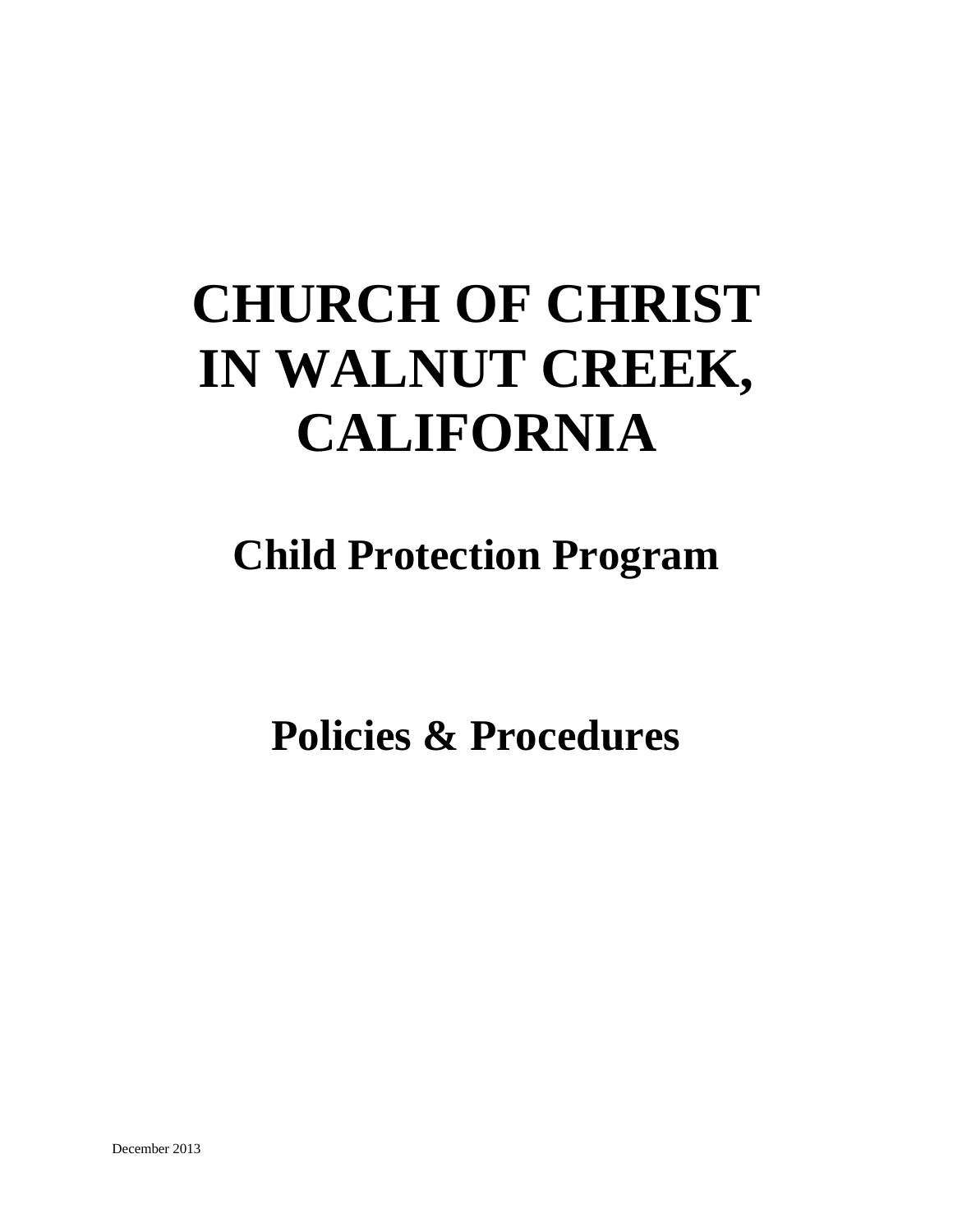## **TABLE OF CONTENTS**

| $\mathbf{I}$ .         |                                                               |  |
|------------------------|---------------------------------------------------------------|--|
| II.                    |                                                               |  |
| III.                   |                                                               |  |
| IV.                    |                                                               |  |
| $\mathbf{V}_{\bullet}$ |                                                               |  |
| VI.                    |                                                               |  |
| VII.                   |                                                               |  |
| VIII.                  | <b>SPECIFIC ACTS AND OMISSIONS IN VIOLATION OF THE POLICY</b> |  |
| IX.                    |                                                               |  |
| X.                     |                                                               |  |
| XI.                    |                                                               |  |
| XII.                   |                                                               |  |
| XIII.                  | $IN SURANCE 10$                                               |  |
| XIV.                   |                                                               |  |

| APPENDIX G REDUCING THE RISK PROCEDURAL CHECKLISTG-1 |  |
|------------------------------------------------------|--|
|                                                      |  |
|                                                      |  |
|                                                      |  |
|                                                      |  |
| APPENDIX L SCREENING FORM - ADULT PAID EMPLOYEEL-1   |  |
|                                                      |  |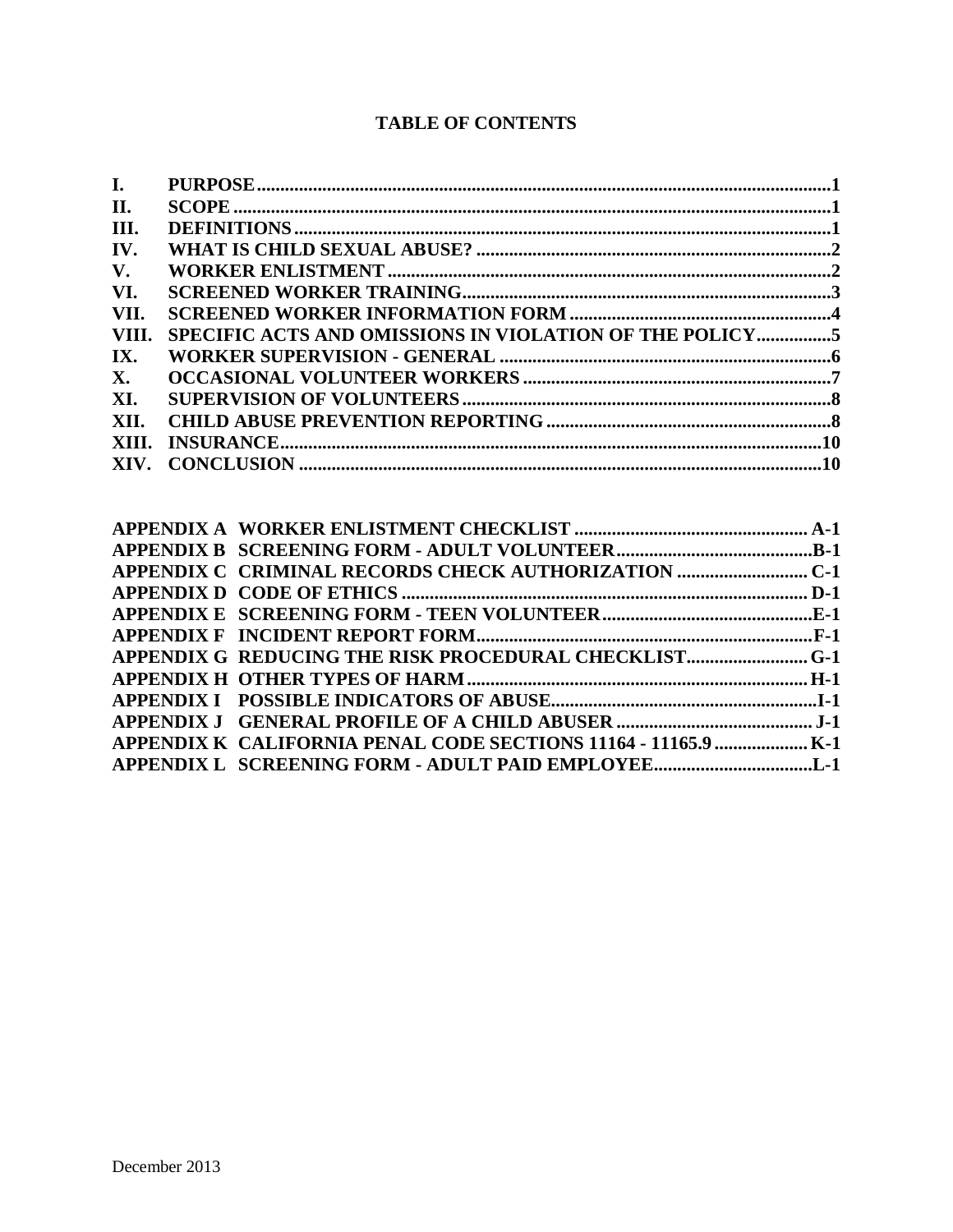#### **I. PURPOSE**

Our purpose as a church (The Church of Christ in Walnut Creek, California ("WCCC")) is to encourage one another to be Responding to God, Each Other, and Our Community.

As a church we strive to encourage everyone -- including children, youth, and their families -- to grow in their relationship with God and one another. We desire to provide a safe and secure environment for this to take place.

A safe and secure environment will be fostered by continuing to implement a formal, written child protection policy (this "Policy") to help prevent, identify, and/or appropriately address the occurrence of child abuse. The following policies and procedures are for the protection of our children, youth, employees, volunteers, and our entire church family at WCCC.

#### **II. SCOPE**

This Policy applies to all current and future workers, including compensated employees and volunteers, who will have the responsibility of supervising the activities of children and youth.

#### **III. DEFINITIONS**

For the purpose of this Policy the following definitions shall apply:

- 1. "Adult" shall be defined as any individual at least eighteen (18) years of age.
- 2. "Child Abuse" shall be defined as verbal, physical, emotional, or sexual abuse of a preschooler, child, youth, or minor.
- 3. "Criminal Background Check" is the procedure used by qualified agencies to check the background of prospective adult workers for evidence of criminal activity.
- 4. "Custodian of Records" is the individual or individuals designated from time to time by the WCCC elders to review and retain Criminal Background Checks and Criminal Offender Record Information consistent with this Policy.
- 5. "Preschooler," "child," "children," "youth," and "minor" shall each be defined as any individual *under* the age of eighteen (18) (or whose mental capacity is that of someone under the age of eighteen (18)).
- 6. "Screened Adult Worker" shall be defined as an adult worker that has completed a Criminal Background Check through WCCC, completed & signed all Child Protection screening forms, been photographed, and been cleared/approved by the WCCC Custodian of Records.
- 7. "Screened Teen Worker" shall be defined as any worker at least thirteen (13) years old or older, but under the age of eighteen (18), given the responsibility of working with or caring for minors after he/she has completed and signed all Child Protection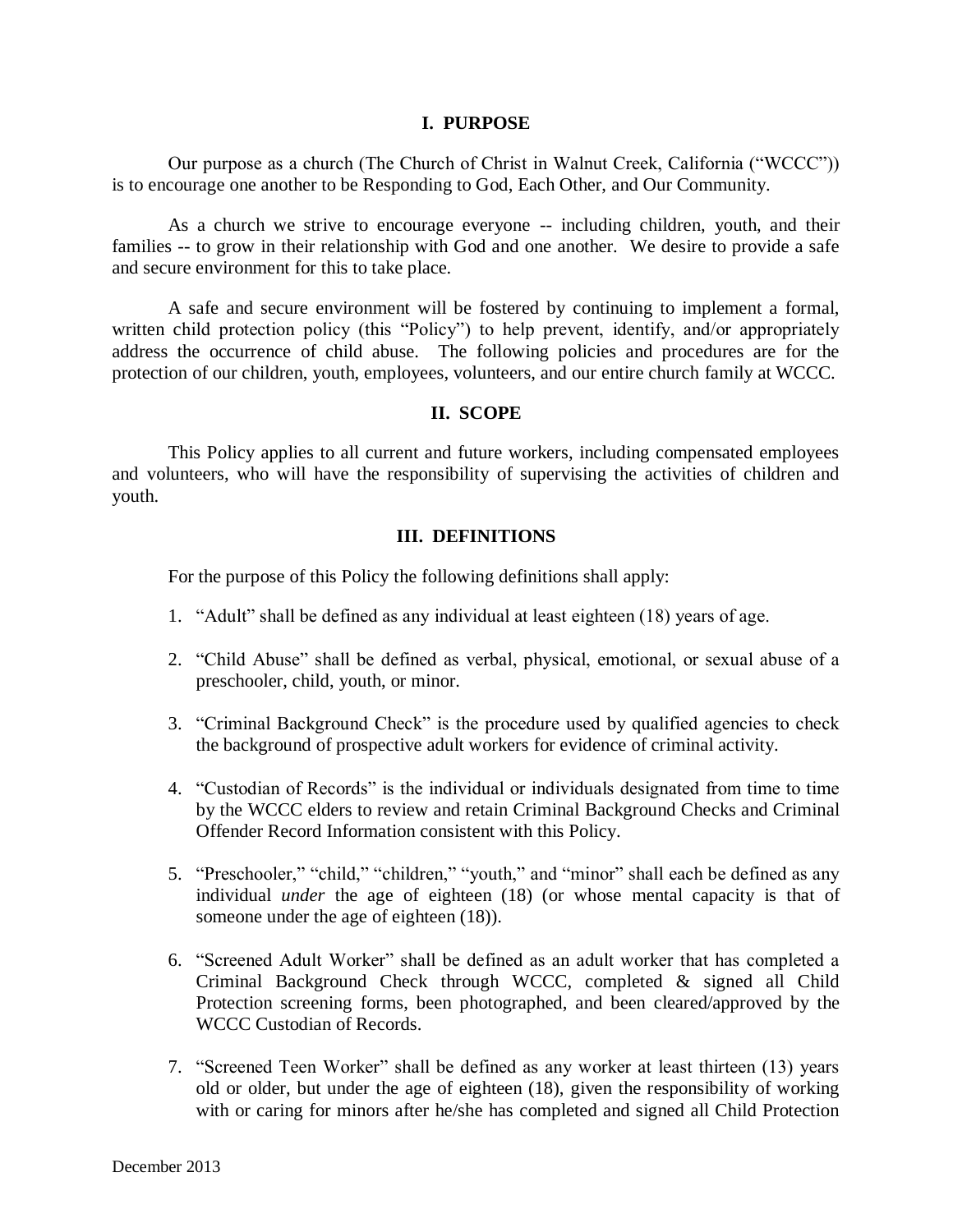screening forms, been photographed, and been cleared/approved by the WCCC Custodian of Records.

- 8. "Screened Workers" shall include all Screened Adult Workers and Screened Teen Workers.
- 9. "Worker" shall be defined as anyone who serves as a volunteer and/or paid person (including teachers, youth chaperons, supervisors, ministers, and ministry leaders) given the responsibility of working with, supervising, chaperoning, or otherwise caring for minors.

#### **IV. WHAT IS CHILD SEXUAL ABUSE?**

Sexual abuse includes any sexual activity with a minor – whether in the home by a caretaker, in a day care situation, a foster/residential setting, in a classroom or other WCCC facility, or in any other setting, including on the street by a person unknown to the child. The abuser may be an adult, an adolescent, or another child, provided the child is at least four (4) years older than the victim.

Child sexual abuse may be violent or non-violent. All sexual activity with a minor is deemed to be non-consensual, because minors do not have the legal capacity to consent to such activity. All child sexual abuse is an exploitation of a child's vulnerability and powerlessness in which the abuser is fully responsible for the action.

Child sexual abuse is criminal behavior that involves children in sexual behaviors for which they are not personally, socially, and developmentally ready.

Child sexual abuse includes behaviors that involve touching and non-touching aspects.

#### **V. WORKER ENLISTMENT**

All prospective Screened Workers desiring to work with minors will be required to complete & sign a Screening Form for Working with Minors; provide personal references as specified; read, understand, and agree to comply with the WCCC Child Protection Policy and associated guidelines and procedures; be photographed; and attend an initial and follow-up WCCC Child Protection training workshops.

Screened Adult Workers will additionally be required to complete a Criminal Background Check and sign an authorization/indemnity for this background check.

Screened Teen Workers will NOT be required to complete a Criminal Background Check.

All paid employees of WCCC will additionally be required to complete an Employment Application. Their prior employment and church service references will be verified in writing.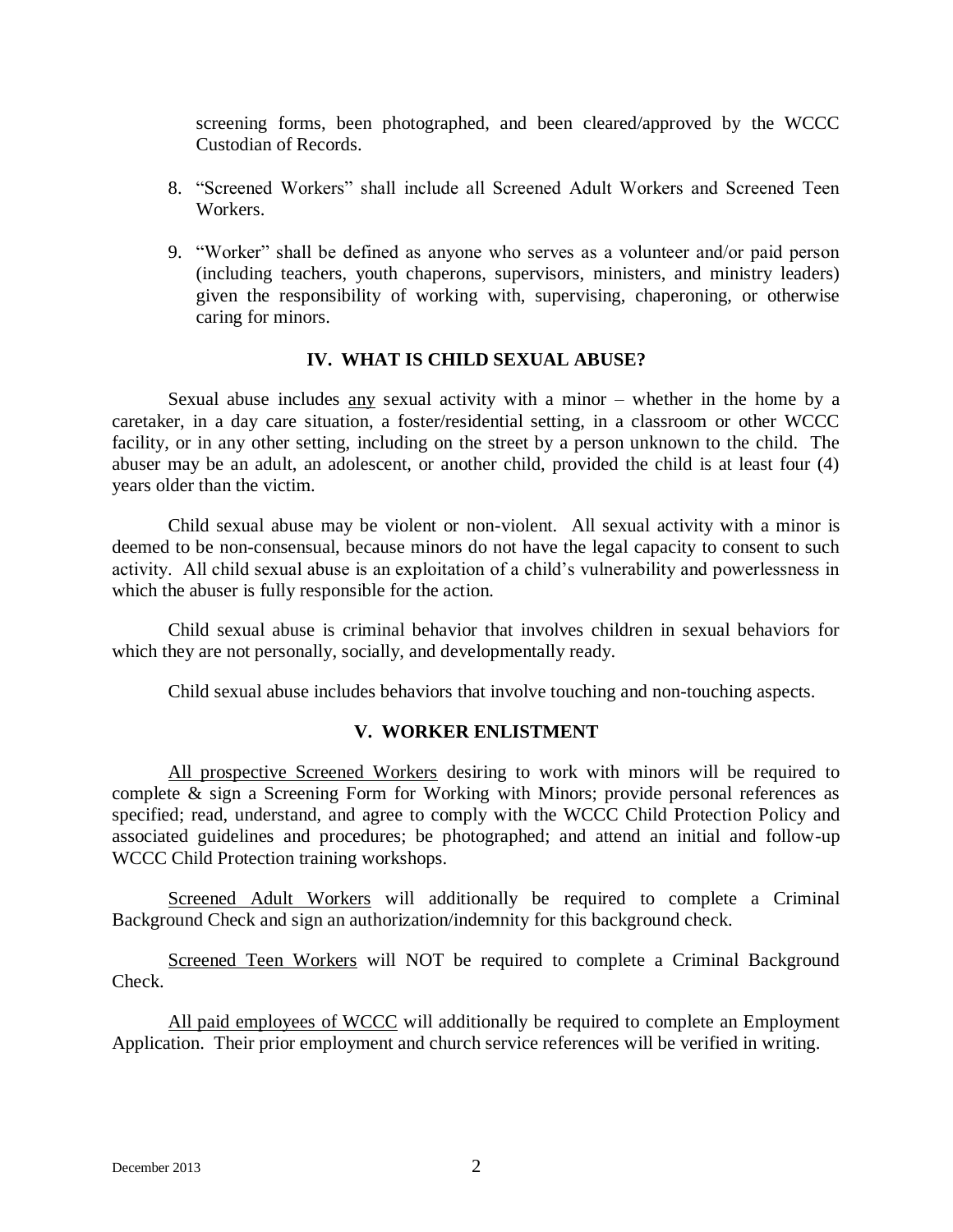After a Screening Form for Working with Minors is received, personal references will be checked either (i) in writing, or (ii) via telephone calls with the contents of those telephone conversations memorialized in writing.

A Criminal Background Check will be performed on each prospective adult before they can become a Screened Adult Worker.

Criminal Background Checks may be performed on Adult Screened Workers annually, randomly, or as deemed necessary. Only Custodians of Records will have access to any Criminal Background Check report. Recommendations will be given by the Custodians of Records to the elders/shepherds and appropriate ministry leaders as to the qualification of prospective adult workers.

Criminal Background Check reports may be retained for the longer of the following durations: (a) up to thirty (30) days after receipt; or (b) as long as WCCC deems there to be a business need to retain such documents, including but not limited to the ability to demonstrate compliance with the background check aspect of this Policy. A separate confidential file will be maintained on each worker, whether paid or a volunteer.

Any prospective worker with prior incidents of sexual misconduct will not knowingly be allowed to serve in any capacity with the responsibility of working with, supervising, chaperoning, or caring for minors.

Any prospective adult worker having been sexually abused as a child will be referred to the elders/shepherds for consideration for additional review or screening for appropriateness to serve in the capacity of a Screened Adult Worker.

Screened Adult Workers must have been in regular attendance at WCCC for a minimum of six (6) months, and be a member of WCCC.

At the applicant's request, WCCC shall allow the applicant to review his/her criminal history record transcript at WCCC for as long as WCCC actually retains a copy of such transcript, but in no event shall WCCC allow the applicant to retain and/or copy his/her transcript. WCCC is not required to notify any applicant or worker before destroying his/her transcript consistent with this Policy.

If an internal grievance (worker dispute) is filed by a prospective worker because of incorrect information or other reasons related to criminal histories provided to WCCC, one of WCCC's Trustees shall immediately notify WCCC's liability insurance carrier and the agency that performed the Criminal Background Check.

#### **VI. SCREENED WORKER TRAINING**

Each new prospective worker will be given the legal definition of child abuse in writing, as well as a copy of this Policy. New Screened Workers will also be required to read the written materials available on this subject, and/or otherwise participate in training that WCCC makes available to help workers gain an appreciation for the reality of WCCC's concern and emphasis on protecting minors. This is intended to help workers identify child abuse in the future if they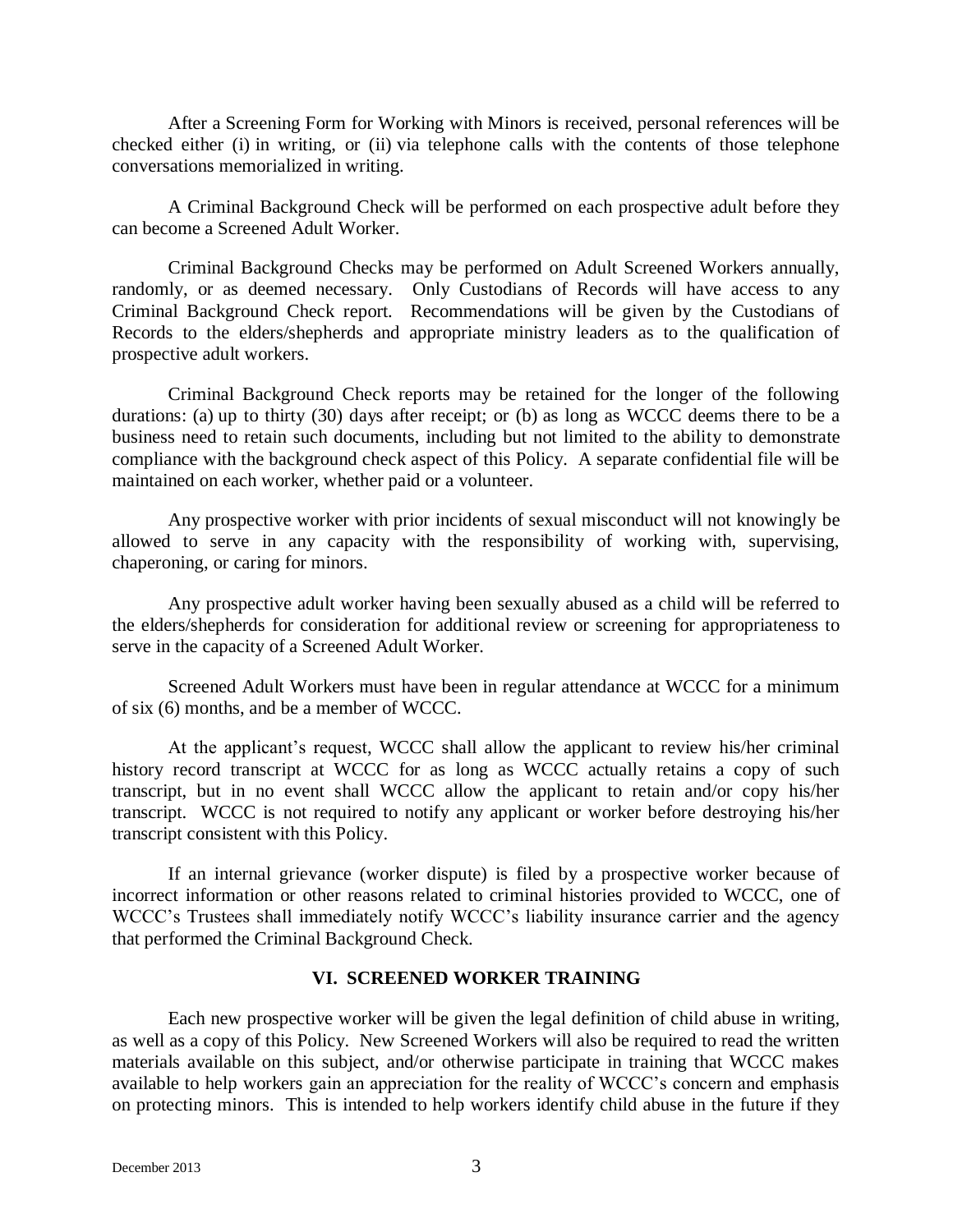see signs of it, and to avoid potentially dangerous, compromising, or otherwise inappropriate situations.

#### **VII. SCREENED WORKER INFORMATION FORM**

Prospective Screened Workers and employees of WCCC will be required to complete information/screening forms providing personal and confidential information necessary to perform security background checks and reference checks on each individual worker. While this process necessarily intrudes into the privacy of our lives, WCCC believes that the security of our minors outweighs the personal invasion inherent with such investigation and disclosures. All personal information voluntarily disclosed and the results of all security background and reference checks, or the refusal of any person to participate in a program or activity in lieu of such disclosure requirements, will be maintained in the strictest of confidence.

Whether disclosed voluntarily or discovered as a result of the security background check, the following items will automatically disqualify a prospective worker from participating in the leadership, sponsorship, or supervising of any activities or programs with minors:

Any conviction for:

- A. Criminal homicide;
- B. Aggravated assault;
- C. Felony crimes related to the possession, use, or sale of drugs or controlled substances;
- D. Sexual abuse;
- E. Sexual assault (e.g., rape);
- F. Aggravated sexual assault;
- G. Deliberate or non-accidental serious injury to a child;
- H. Incest;
- I. Indecency with a child;
- J. Inducing sexual conduct or sexual performance of a child;
- K. Possession or promotion of child pornography;
- L. The sale, distribution, or display of harmful material to a minor;
- M. Employment harmful to children;
- N. Abandonment or endangerment of a child;
- O. Kidnapping or unlawful restraint;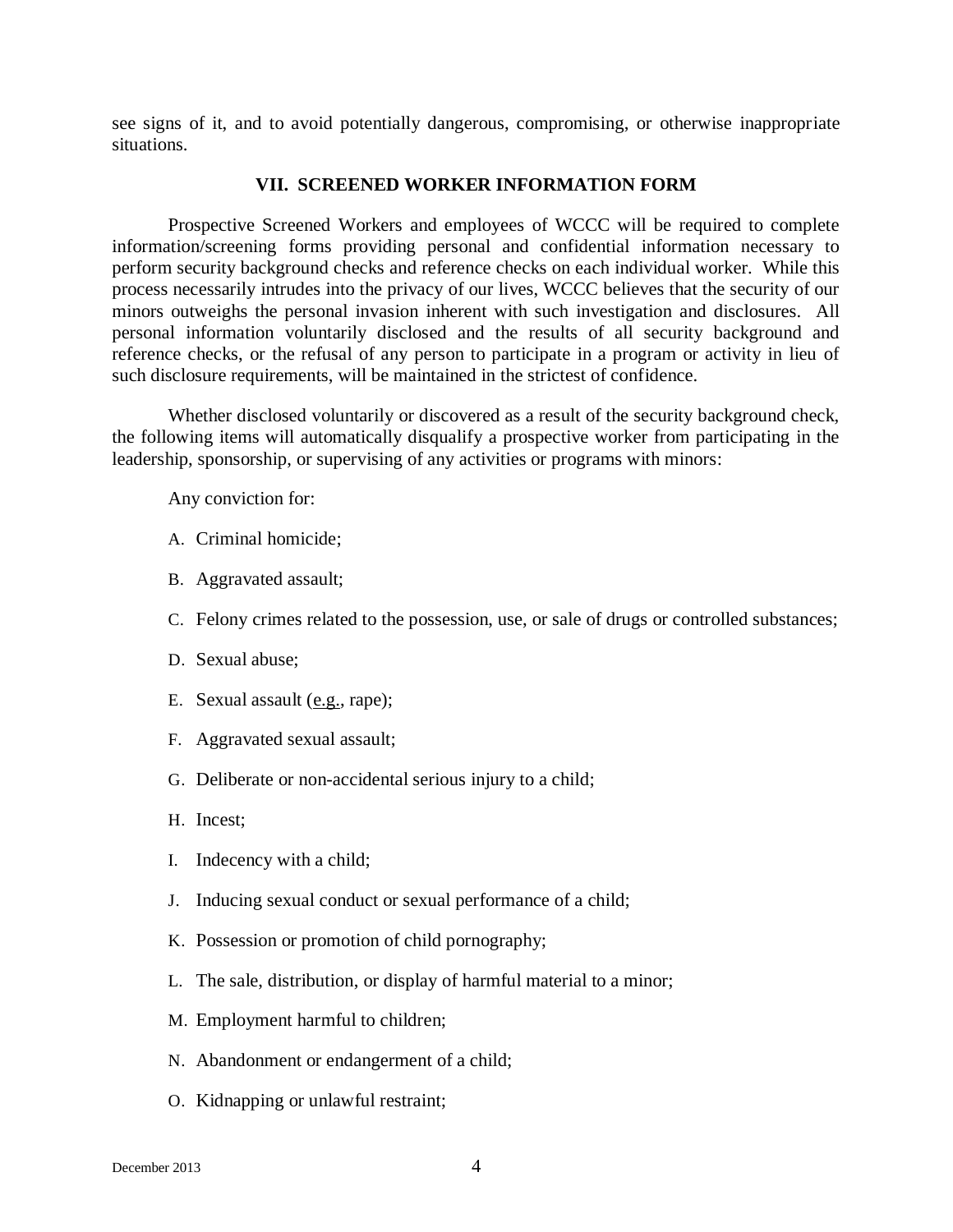- P. Public lewdness or indecent exposure; and/or
- Q. Enticing a child.

Conviction of other crimes not listed above may, in WCCC's sole discretion, similarly disqualify a prospective worker from participating in the leadership, sponsorship, or supervising of any activities or programs with minors. All charges for these crimes or charges or convictions for any other crimes not listed above will be reviewed by personnel trained for interpretation of the criminal history record transcript and approved by WCCC for reviewing applicant transcripts. Only qualified persons (as stated above) may view information obtained on the criminal history record transcript.

#### **VIII. SPECIFIC ACTS AND OMISSIONS IN VIOLATION OF THE POLICY**

The following acts or omissions are violations of this Policy and will not be tolerated or accepted during any activity or program and are to be immediately reported to the designated program staff after the safety of the preschooler, child, children, youth, or minor involved has been assured.

- A. Any direct observations or evidence of sexual activity in the presence of or in association with a minor.
- B. Any display or demonstration of sexual activity, abuse, insinuation of abuse, or evidence of abusive conduct towards a minor.
- C. Sexual advances or sexual activity of any kind between any person and a minor.
- D. Infliction of physically abusive behavior or bodily injury to a minor.
- E. Physical neglect of a minor, including failure to provide adequate supervision in relation to the activities of WCCC.
- F. Mental or emotional injury to a minor.
- G. The presence or possession of obscene or pornographic materials on WCCC property or at any function of WCCC.
- H. The presence, possession, or being under the influence of any illegal or illicit drugs on WCCC property or at any function of WCCC.
- I. The consumption of or being under the influence of illegal or illicit drugs or alcohol while leading or participating in a function for, or involving minors at, WCCC.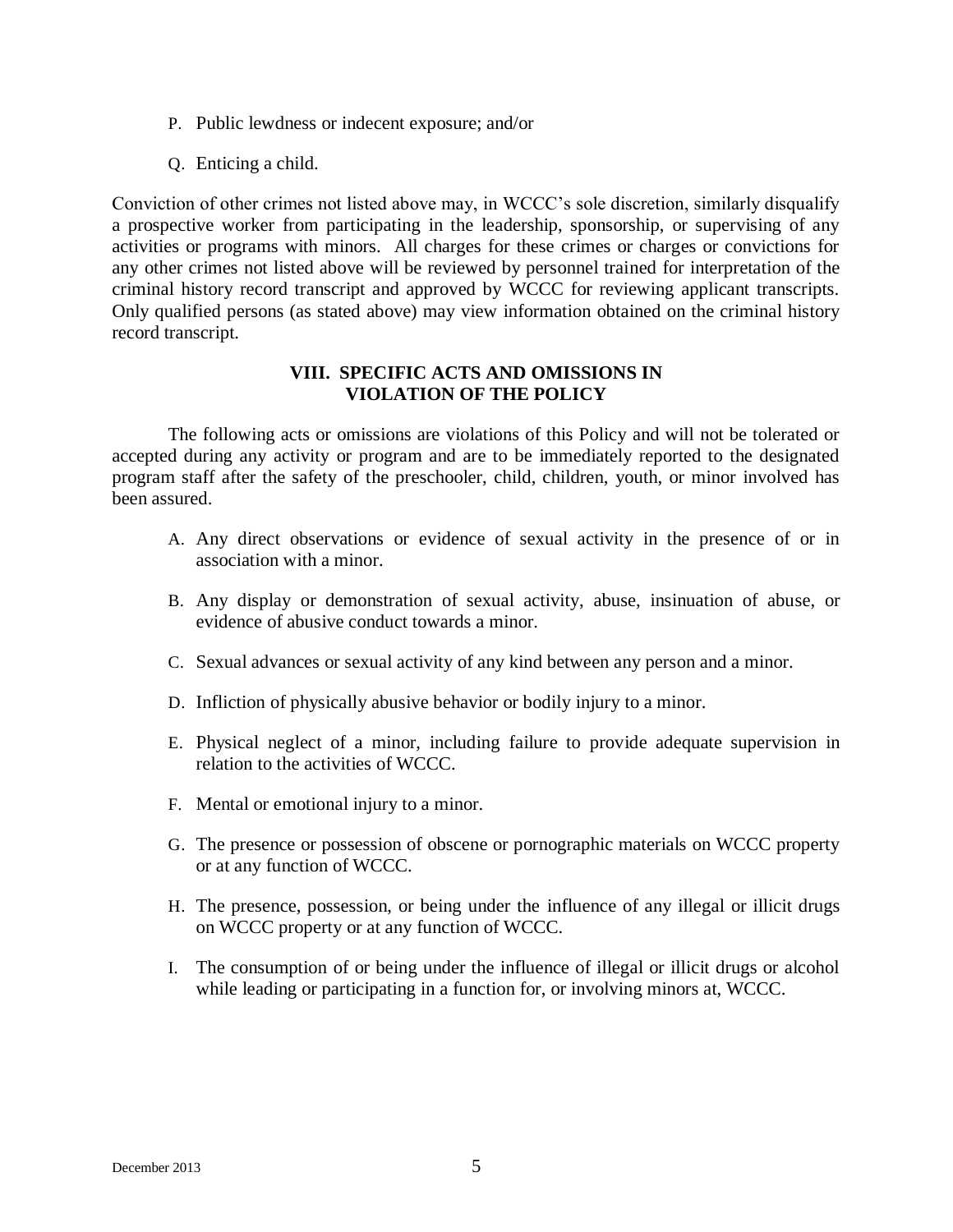#### **IX. WORKER SUPERVISION**

#### **A. General**

- 1. WCCC has adopted the "Two-Adult Rule," which means no adult shall be left alone with a child or group of children absent special circumstances or for extremely limited amounts of time, and requires a reasonable ratio of adult workers to be maintained in each situation involving the supervision of children. At least one of the two (or more) adults must a Screened Adult Worker.
- 2. Church staff and volunteer directors will supervise on an ongoing basis and make unannounced visits into classes or other program sites from time to time.
- 3. In counseling sessions with minors, parental permission shall be obtained prior to a minister meeting privately with a minor, or the Two-Adult Rule shall be used in that instance. Prior permission may be granted by parents to cover a particular time period (e.g., a school year) for their child to receive counseling from a particular minister.
- 4. All WCCC classrooms used by children/youth ministries must have unobstructed windows such that activities can be monitored from outside the classroom.
- 5. A worker should not transport a minor alone. If an exception must be made, the worker must make every effort to call the parents of the minor before the transport and give them specific information such as the route to be taken and the estimated times of departure and arrival.
- 6. Physical contact with minors should be appropriate to the child's age. Sexual contact is never appropriate with any child or youth.
- 7. WCCC reserves the right to terminate the activities of workers or volunteers whose conduct is deemed unscriptural or is deemed to be in non-compliance with the policies or procedures set forth in this Policy.
- 8. Lists of persons that meet WCCC approval as Screened Adult Workers and Screened Teen Workers will be maintained by WCCC.

#### **B. Nursery & Preschool Procedures**

- 1. An individual child identification procedure will be utilized so that a parent or other adults authorized by the parent(s) can be contacted immediately and to ensure the child is picked up by an authorized individual. Permission slips will be available for parents to sign, authorizing the release of the child(ren) to other adults.
- 2. Workers should avoid being alone with a child in a restroom.
- 3. Workers should enter a restroom stall only when absolutely necessary to assist a child. The stall door should remain open.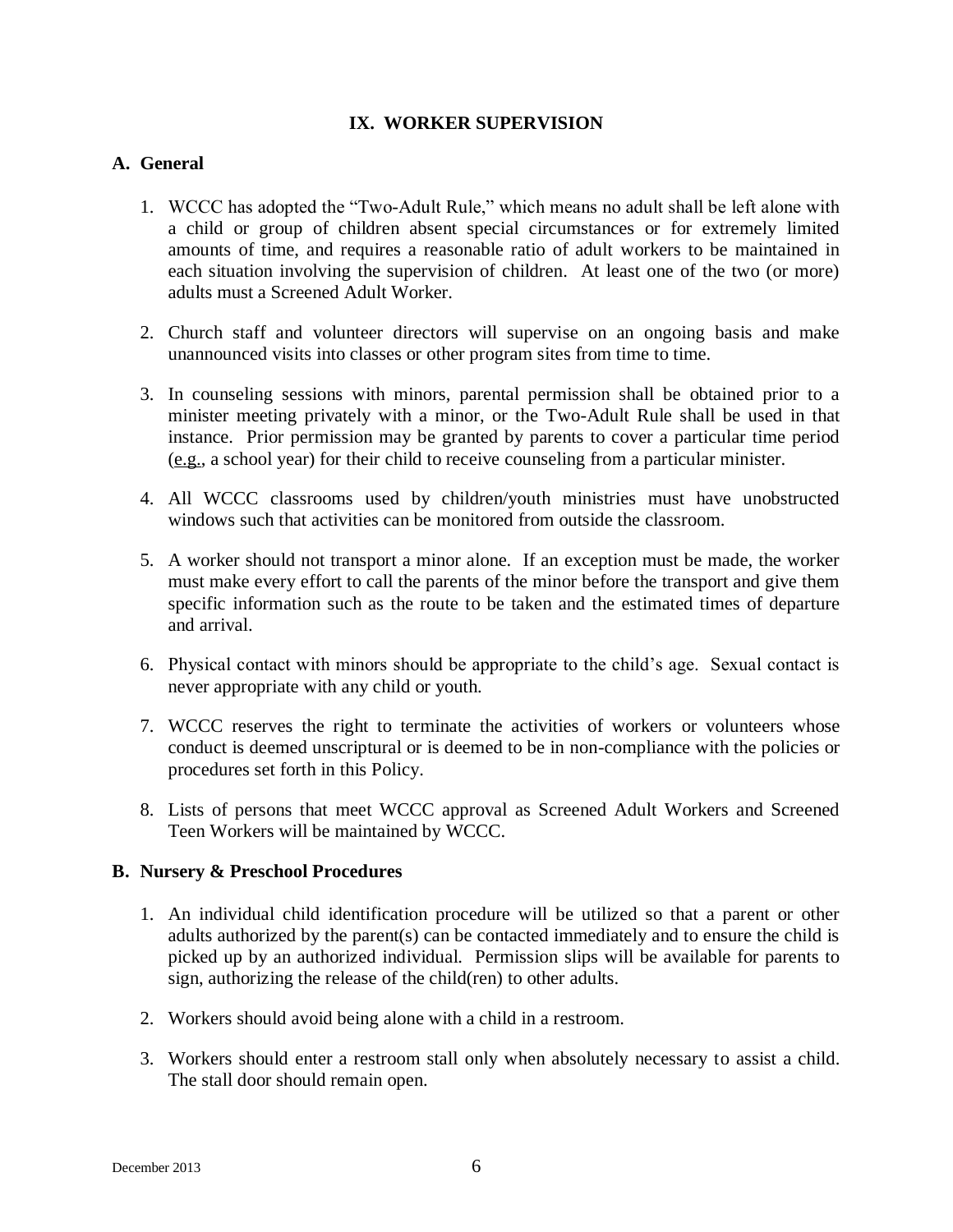- 4. Diapers should be changed in designated areas and in the presence of another adult.
- 5. If any child has "an accident" in their clothing, workers are to first seek the parent(s) for assistance. If that is not possible, the Two-Adult Rule applies while the child is being cleaned up.
- 6. At no time should unscreened workers supervise in the nursery unless they are accompanied by at least one adult who is a Screened Adult Worker.

#### **C. Youth/Teen Procedures**

- 1. All WCCC activities with youth must include supervision that is adequate for the number of minors involved and the nature of the activity.
- 2. All adult chaperones should be approved in advance with the proper church leaders and must always include an adequate number of Screened Adult Workers.
- 3. Supervision should be maintained before and after an event until all youth are reasonably believed to be in the custody of their parents or legal guardians.
- 4. All WCCC sponsored overnight activities must be approved in advance by the Youth Minister and either (a) the Ministry Leader for the Youth Program (b) the Senior Minister or (c) the Elders/Shepherds.
- 5. Individual youths are not to be left alone with only one adult in any "non-monitored" area, regardless of the sex of the youth or the adult.
- 6. On overnight activities, youth must be separated by gender during sleeping times with same sex adult supervision. The Two-Adult Rule must be strictly followed at all times, including during sleeping times to prevent one adult from being segregated with one child. Every effort must also be made to avoid one adult being segregated with more than one child on overnight activities.

#### **X. OCCASIONAL VOLUNTEER WORKERS**

- A. Those who only volunteer occasionally must still go through the entire screening process in order to serve as a Screened Worker. There are to be no exceptions for anyone to go through the complete process.
- B. Teenagers at least thirteen (13) years old but under eighteen (18) years old wanting to serve as Teen Workers in any capacity with activities, studies, or programs for preschoolers or children will need to complete a Screening Form for Teen Volunteers, go through the training, be photographed, provide references, and agree to a Code of Ethics. The only step in the process from which they are exempt is the Criminal Background Check. Minors under the age of thirteen (13) years old are not eligible to be Screened Workers.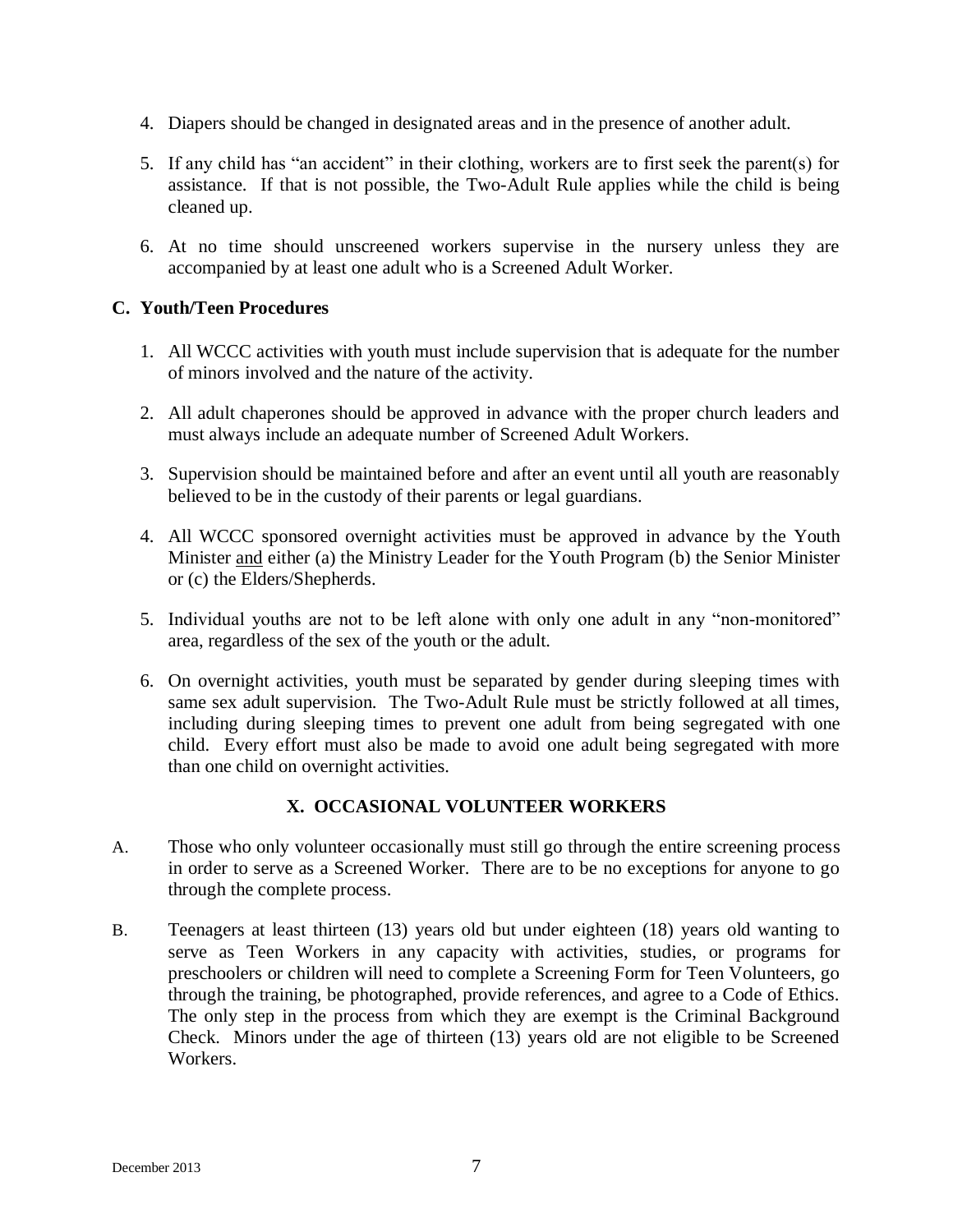#### **XI. SUPERVISION OF VOLUNTEERS**

- A. Parental or guardian permission shall be obtained in advance for involvement in WCCC sponsored programs or activities.
- B. A door without windows shall remain open at all times when minors are in the room (except for a counseling session for which authorization has been obtained pursuant to Section IX.A.3).
- C. Screened Workers must use a "check-in/check-out" procedure for all kindergarten aged children and younger.
- D. A list of possible violations and proper reporting procedures should be posted in each room where activities or programs for minors are conducted or otherwise readily available.
- E. All workers shall be educated as to WCCC's policies and procedures concerning these matters as set forth in this Policy.

#### **XII. CHILD ABUSE PREVENTION REPORTING**

- A. Any worker having cause to believe that a child's physical or mental health or welfare has been or may be adversely affected by abuse or neglect shall report the worker's belief in accordance with this Article. Non-accusatory reports (reports that identify the victim of suspected or actual abuse or neglect whether or not the person responsible for the abuse or neglect is known) shall be made to the Walnut Creek Police Department by calling 911 or (925) 943-5844.
- B. Each worker shall attempt to fully comply with any relevant state or federal child abuse reporting statute.
- C. One of the Trustees of WCCC (not the worker) should promptly contact WCCC's liability insurance company to report the occurrence and should determine whether to contact WCCC's attorney.
- D. In instances where child abuse is confirmed and a member of the ministerial staff is the perpetrator, the perpetrator's immediate supervisor should be contacted and advised.
- E. Compliance with these reporting procedures is not only required as a condition of each worker's employment or volunteer position, but is also required by law.
- F. Upon the first suspicion of an instance of child abuse, the following steps should be taken immediately:
	- 1. Do not treat the suspicion as frivolous.
	- 2. Commence the investigation immediately, and conclude it as soon as possible.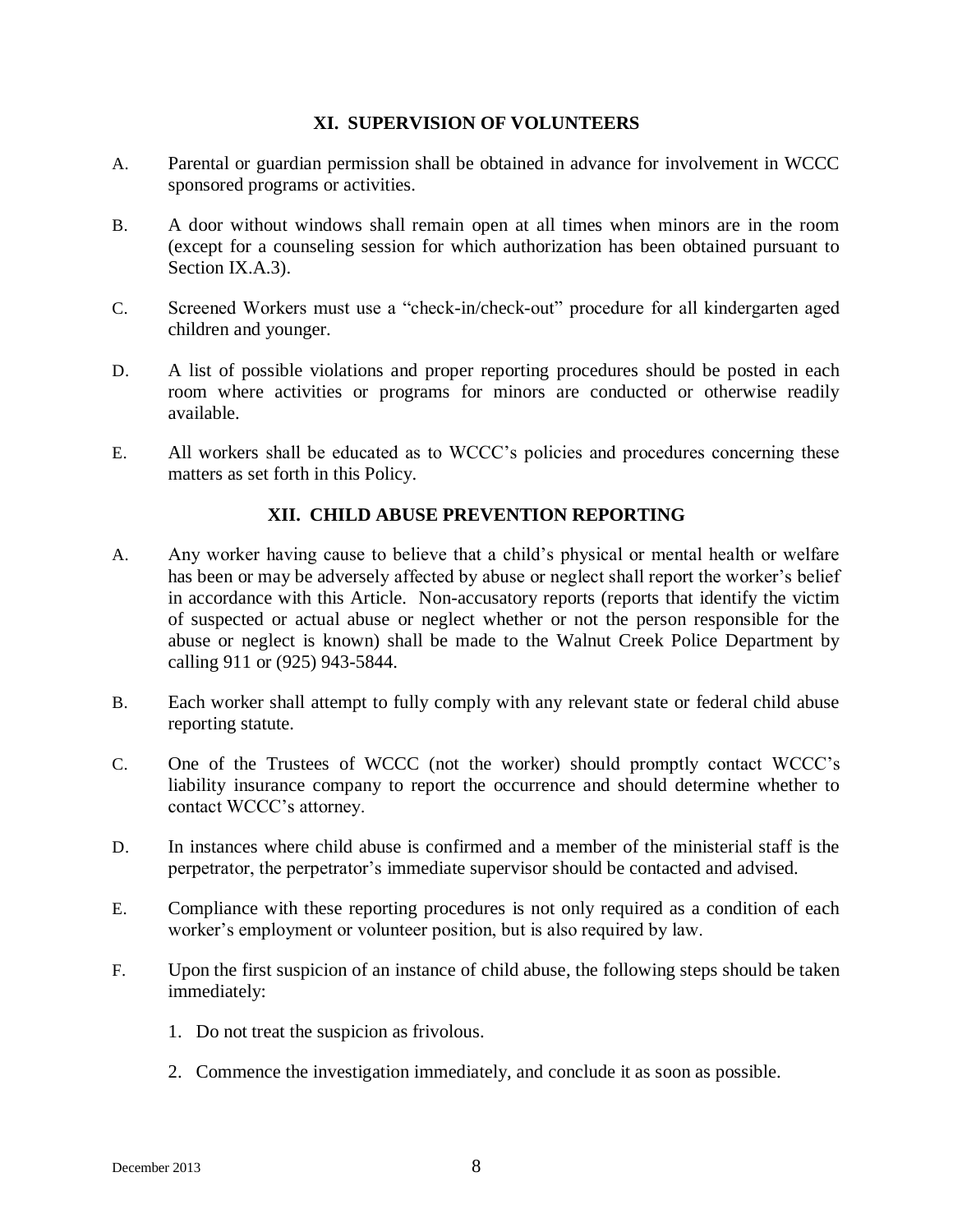- a. If a sponsor or volunteer of minors suspects a case of child abuse, he or she is required by law (Cal. Penal Code § 11165.9) to report his/her suspicions to any police or sheriff's department or to the California Child Protective Service Agency ("CPS") within 24 hours to any one of the following numbers: Toll Free: (877) 881-1116, (925) 646-1680, or (925) 427-8811. It is the policy of WCCC that it also be reported immediately to one of WCCC's Trustees, elders, or paid staff ministers who was not involved in the suspected case of child abuse.
- b. The Trustee, elder, or minister receiving the initial report will be responsible for confirming the facts reported and the condition of the child, if at all practicable, on the same day on which the Trustee, elder, or minister first receives the report. Use the "Reducing the Risk Procedural Checklist" to complete the church/staff responsibilities involved with the occurrence. See Appendix G.
- c. Data concerning the child, name, address, and other pertinent information will be obtained through discussions with the initial reporter and other staff members. The name and address of the person responsible for the care of the child, if available, will be obtained.
- d. After the information is secured, the Trustee, elder, or minister will contact CPS if legally required or otherwise appropriate.
- 3. Maintain confidentiality of the investigation as much as possible. Emphasize confidentiality of both the potential or alleged victim and any accused.
- 4. On the same day the case is first reported verbally to the CPS, the report will be documented on an Incident Report Form. See Appendix F. Additionally, within 36 hours of receiving the information concerning an actual or reasonably certain incident, a paid staff minister will complete and submit to the local police department a "Suspected Child Abuse Report" form found at www.ag.ca.gov./childabuse/pdf/ss\_8572.pdf that is required of all Mandated Child Abuse Reporters pursuant to Penal Code section 11166.
- 5. Cooperate fully with law enforcement officials.
- 6. Discretely suspend any accused worker from the performance of duties involving minors until the investigation has been completed.
- 7. Inform the victim's family (and the victim if appropriate) of the steps that are being taken, and continue to keep them advised of the status of the investigations, while taking into account the accused's interest in confidentiality. If child abuse is confirmed, ask the victim's family (and the victim if appropriate) what action they would like to take in the matter, and fully cooperate to address their request within the bounds of a legal and prudent response (WCCC legal counsel should be sought to assist in this determination).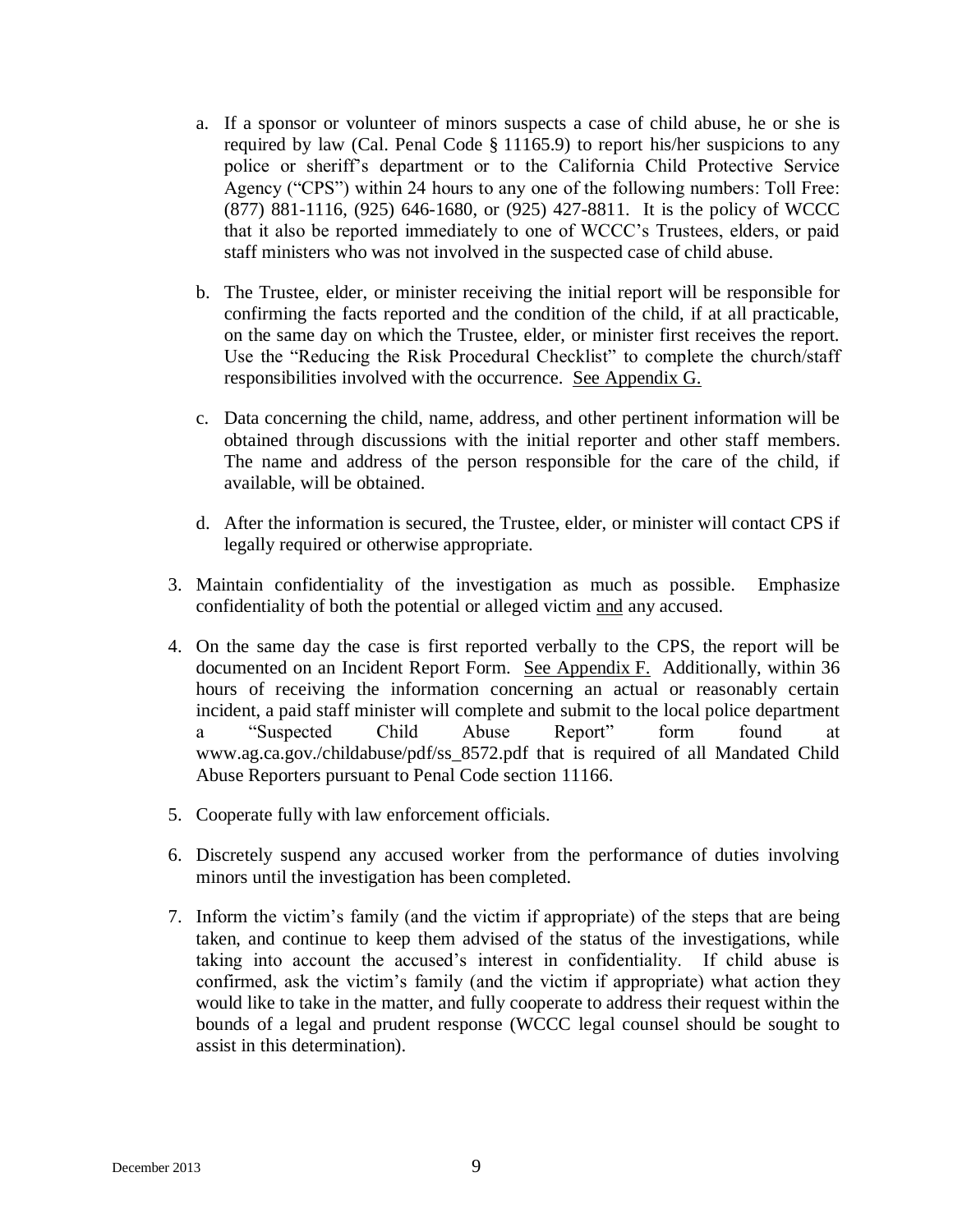- 8. In instances where child abuse is confirmed, WCCC will immediately dismiss the worker from that position unless he or she elects to resign. Potential member termination should be considered if appropriate in the circumstances.
- 9. In instances where the evidence is inconclusive, WCCC will take action depending on the strength of the evidence available and after consideration of the potential victim's family's request.
- 10. WCCC leadership will keep the congregation informed of the investigation with respect to matters which are not confidential, so that if possible the congregation will hear about the investigation from within WCCC rather than from the news media or other outside sources.
- G. WCCC's elders/shepherds, staff ministers, and Trustees will promptly take steps to plan for a response to the media and attempt to speak to the media only through one contact person so that WCCC can emphasize through the media to the public WCCC's position on child abuse, its concern for the victim, and the extensive steps WCCC is taking to address the occurrence, reduce the risk, and provide a safe environment for other children.
- H. Every allegation of sexual offense or molestation should be investigated promptly and thoroughly by officials and reported by one of the Trustees of WCCC to WCCC's insurance company as promptly as reasonable under the circumstances. If such allegation is accurate, the role of the worker with any minors should be terminated. Although this might appear to be harsh, there is compelling evidence that it is unlikely the problem will ever be handled by relying on promises of the worker to reform. WCCC believes it is best to err on the side of caution in such instances due to the paramount importance of maintaining a safe and secure environment for minors. Moreover, failure to take remedial action would make a claim more difficult to defend.

#### **XIII. INSURANCE**

WCCC shall maintain a prudent level of liability insurance coverage reasonably believed to be sufficient to cover the reasonable costs of the legal defense of child abuse and sexual misconduct claims. If available, WCCC should maintain the levels of coverage which are required for limited immunity.

#### **XIV. CONCLUSION**

WCCC needs to continue to be prepared! This is the legal reason for creating and maintaining this safety Policy, but there's a deeper, more significant reason – to protect children, their families, and our workers. The Policy is only a printed expression of the value placed on children. If the only reason for the Policy were to protect the organization, WCCC will have missed God's love for children.

Some people may think that WCCC is too small or that our congregation "knows" everyone too well to need to worry about these safety problems. Nonetheless, our congregation is a fluid and changing body, and it is much easier to make plans and develop safety policies as a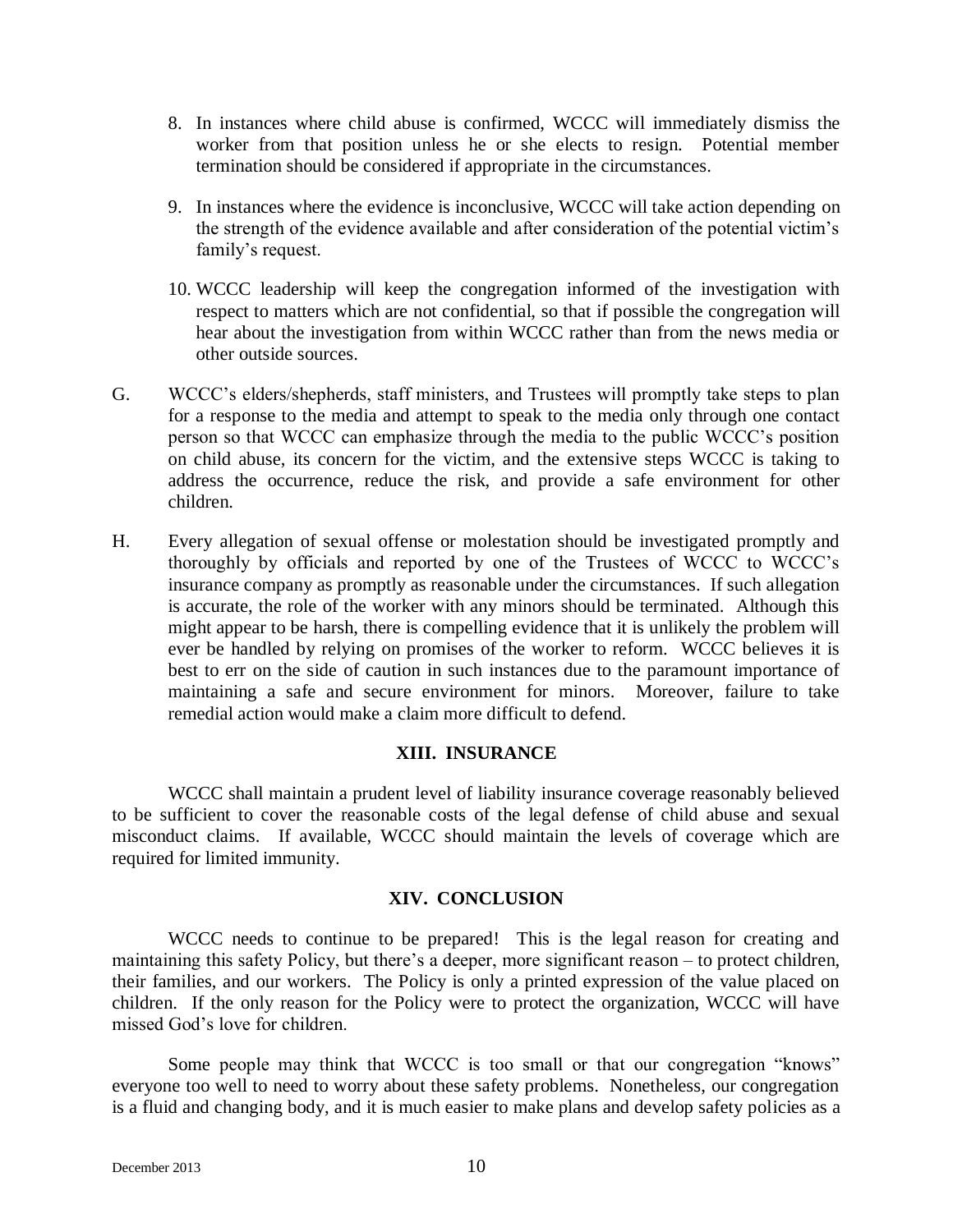means of prevention, rather than wait until they are needed as a reaction to an actual or alleged abuse case.

Some churches may merely apply the biblical concept of trusting God to the issue of children's safety, or perhaps believe that nothing bad can happen to Christians. Nevertheless, we must not be unwise regarding children's safety. There is no automatic protection from evil for the faithful, so we must watch and be ready. Accidents will happen, and there will be unforeseen circumstances that need to be handled. But WCCC is seeking to build into its organization sturdy safety-policy fire blocks into the walls of its ministry to protect children.

WCCC desires to be a church that cares through the implementation of this Policy. Continuing to implement these provisions will enable WCCC to provide a more safe and secure environment for each individual in our church family and for our guests.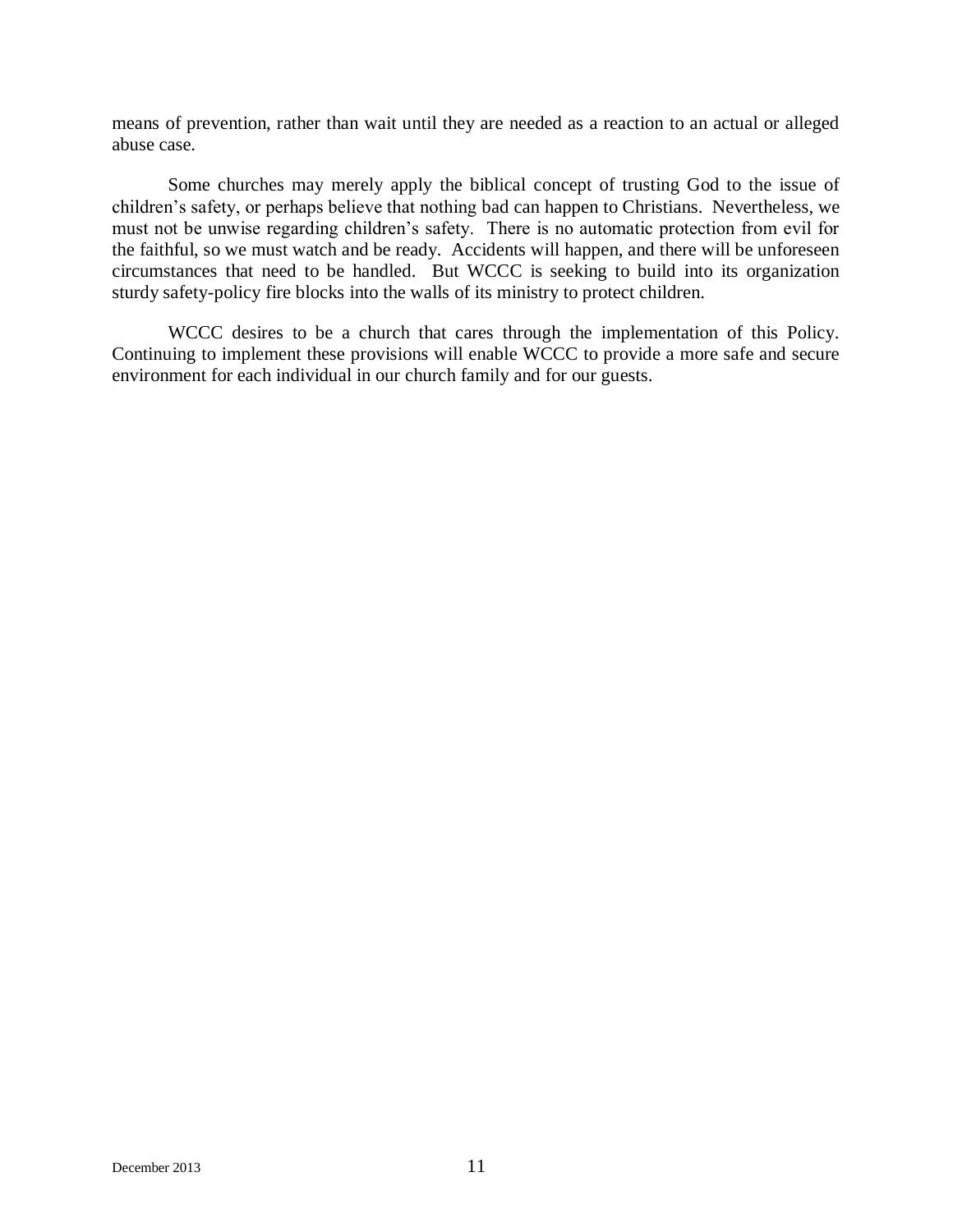### **APPENDIX A**

#### **WORKER ENLISTMENT CHECKLIST**

#### **FOR PAID AND VOLUNTEER CHILD/YOUTH CARE WORKERS**

#### TASK TO COMPLETE COMPLETED BY – INITIALS

| <b>WCCC Church Membership Status</b>                         |  |
|--------------------------------------------------------------|--|
| In-Person Interview                                          |  |
| Provide Copy of Policy & Procedure Manual                    |  |
| Adult Worker (Volunteer) Screening Form                      |  |
| Teen Worker (Volunteer) Screening Form                       |  |
| References List Received                                     |  |
| <b>References Checked</b>                                    |  |
| Criminal Records Check Information & Authorization Form      |  |
| Code of Ethics and Rules - Worker/Sponsor/Volunteer/Employee |  |
| Fingerprints (Live Scan Form given to Applicant)             |  |
| Criminal Background Check Performed                          |  |
| Criminal Background Check Reviewed by Approved Staff         |  |
| Review Criminal Background Check Transcripts with Applicant  |  |
| Photograph                                                   |  |
| <b>Worker Training</b>                                       |  |
| Definition of Child Abuse                                    |  |
| Procedure on Reporting Abuse                                 |  |
| Written Material(s)                                          |  |
| Driver Information Form (as needed)                          |  |
| Paid Employee Screening Form                                 |  |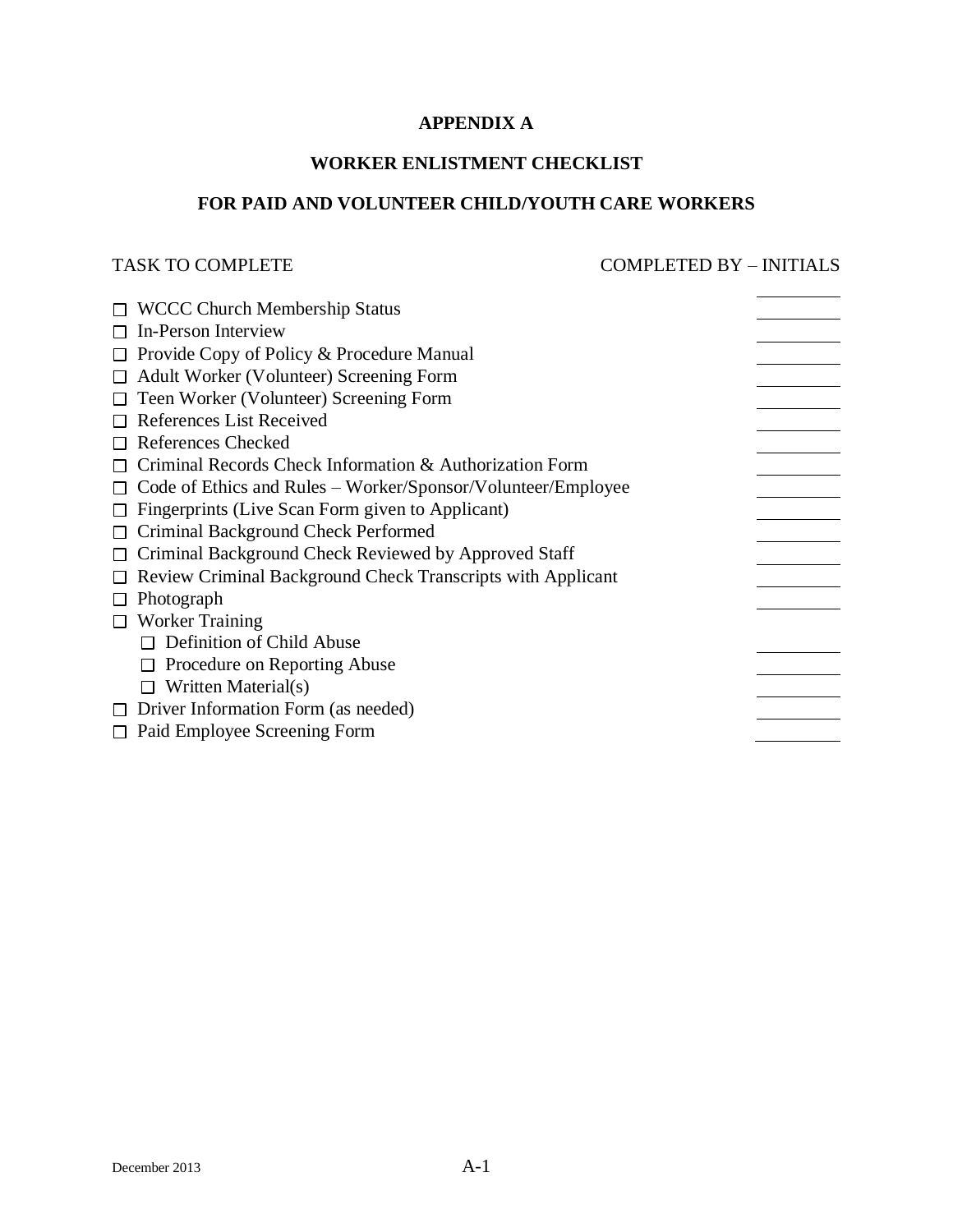#### **APPENDIX B**

#### **ADULT VOLUNTEER**

#### **SCREENING FORM**

*It is the goal of the Church of Christ in Walnut Creek, California ("WCCC") to create a safe and secure environment for all children and workers who are involved in church activities. To facilitate this goal, it is necessary to gather pertinent information from those who offer volunteer services involving our children and youth programs. This information will be used for the sole purpose of helping WCCC provide a safe and secure environment for children and workers.*

| Full Name: Date of Birth: Date of Birth: Date of Birth: Have you ever used name(s) other than the one above? If yes, please list:                                                                                              |  |                |                 |  |
|--------------------------------------------------------------------------------------------------------------------------------------------------------------------------------------------------------------------------------|--|----------------|-----------------|--|
| Current address: Current address: City: City: City: City: City: City: City: City: City: City: City: City: City: City: City: City: City: City: City: City: City: City: City: City: City: City: City: City: City: City: City: Ci |  |                |                 |  |
|                                                                                                                                                                                                                                |  |                |                 |  |
|                                                                                                                                                                                                                                |  |                |                 |  |
|                                                                                                                                                                                                                                |  |                |                 |  |
|                                                                                                                                                                                                                                |  |                |                 |  |
| Please respond to all questions applicable to the position for which you are volunteering:                                                                                                                                     |  |                |                 |  |
| Position volunteering for:                                                                                                                                                                                                     |  |                |                 |  |
| Do you have a valid driver's license?<br>State issued:                                                                                                                                                                         |  |                | License number: |  |
| Do you have a commercial driver's license?                                                                                                                                                                                     |  |                |                 |  |
|                                                                                                                                                                                                                                |  |                |                 |  |
|                                                                                                                                                                                                                                |  |                |                 |  |
|                                                                                                                                                                                                                                |  |                |                 |  |
| Previous employers (within last five years)                                                                                                                                                                                    |  | Dates employed |                 |  |
| Is there any reason you should not work with or around children or youth?                                                                                                                                                      |  |                |                 |  |
| Have you ever been the subject of a child abuse investigation?                                                                                                                                                                 |  |                |                 |  |
| Do you have any criminal convictions other than minor traffic offenses or any legal charges<br>pending against you?<br>If yes, please provide details:                                                                         |  |                |                 |  |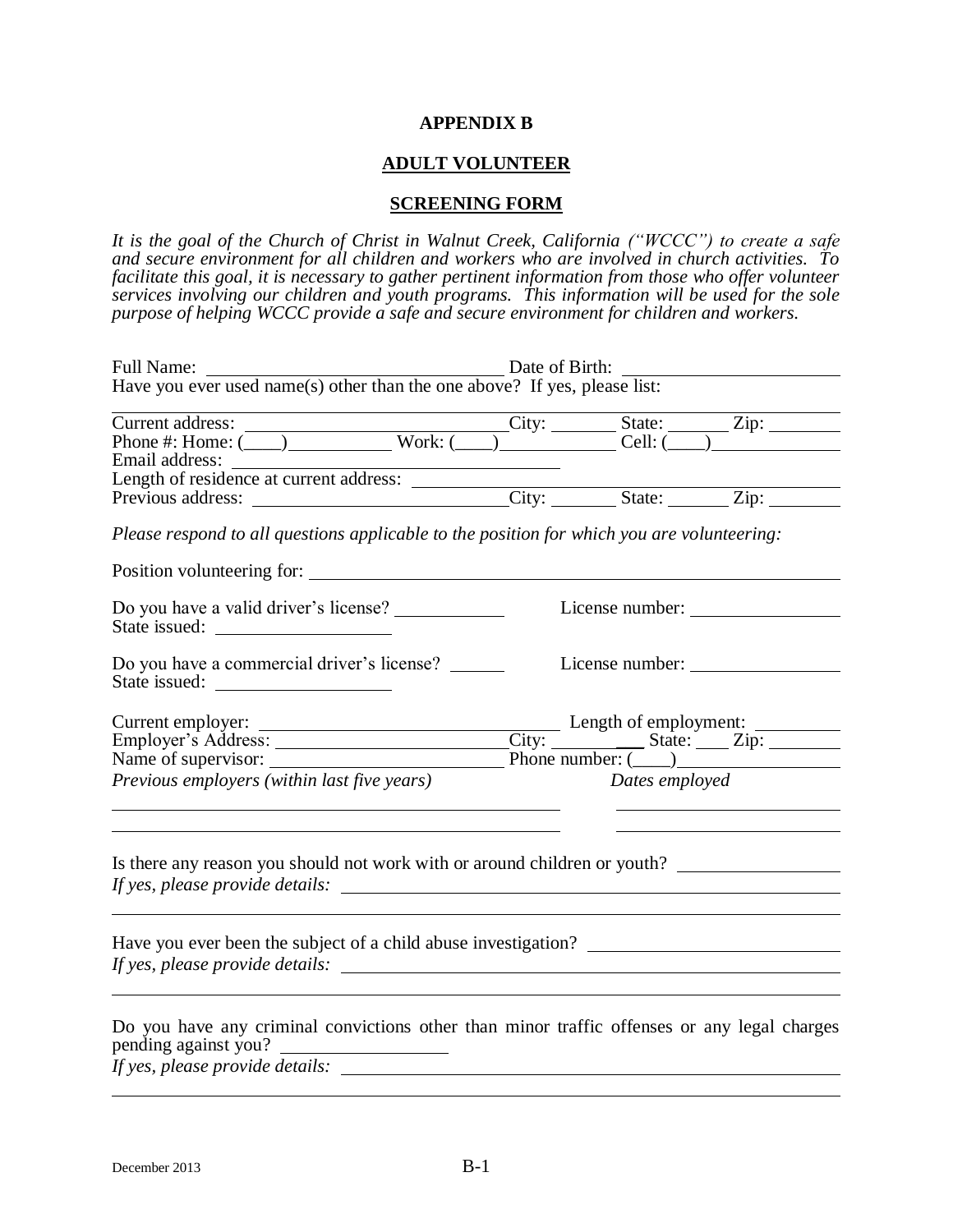List other churches with which you have been affiliated in the past seven years:

| Have you ever worked with youth or children before? | List where: |  |
|-----------------------------------------------------|-------------|--|
|-----------------------------------------------------|-------------|--|

Please explain how you are prepared for the desired position: \_\_\_\_\_\_\_\_\_\_\_\_\_\_\_\_\_\_\_

*Please list a minimum of two references:* References must be age 18 or over, knowledgeable about your character & integrity (not some passing acquaintance) and must be independent (not an immediate family member or close relative). Please notify your references to expect contact from a WCCC representative and to respond promptly so your application can be approved.

|          | Phone: $(\_\_)$                      |
|----------|--------------------------------------|
| Address: | How long have you known this person? |
|          |                                      |
|          | Phone: $(\_\_)$                      |
|          | How long have you known this person? |
|          |                                      |
|          | Phone: (                             |
|          | How long have you known this person? |
|          |                                      |

The above-listed information is true, correct, and without material omissions to the best of my knowledge after reasonable inquiry. I authorize any references to give you any information, including opinions, which they may have regarding my character and fitness for work with minors or the mentally handicapped. Each reference may be asked to submit the name of one additional person to be used as a reference. In consideration of the receipt and evaluation of this screening form by WCCC, I hereby release any individual, church, youth organization, charity, employer, reference, or any other person or organization, including record custodians, both collectively and individually, from any and all liability for damages of whatever kind or nature which may at any time result to me, my heirs, or family, on account of compliance or any attempts to comply with this authorization. I waive any right that I may have to inspect any information provided about me by any person or organization identified by me or my references.

I have carefully read the foregoing release and know the contents thereof, and I sign this release as my own free act. This is a legally binding agreement which I have read and understand.

| Signature:            | Date: |
|-----------------------|-------|
| Print Witness Name:   |       |
| Witnesses' Signature: | Date: |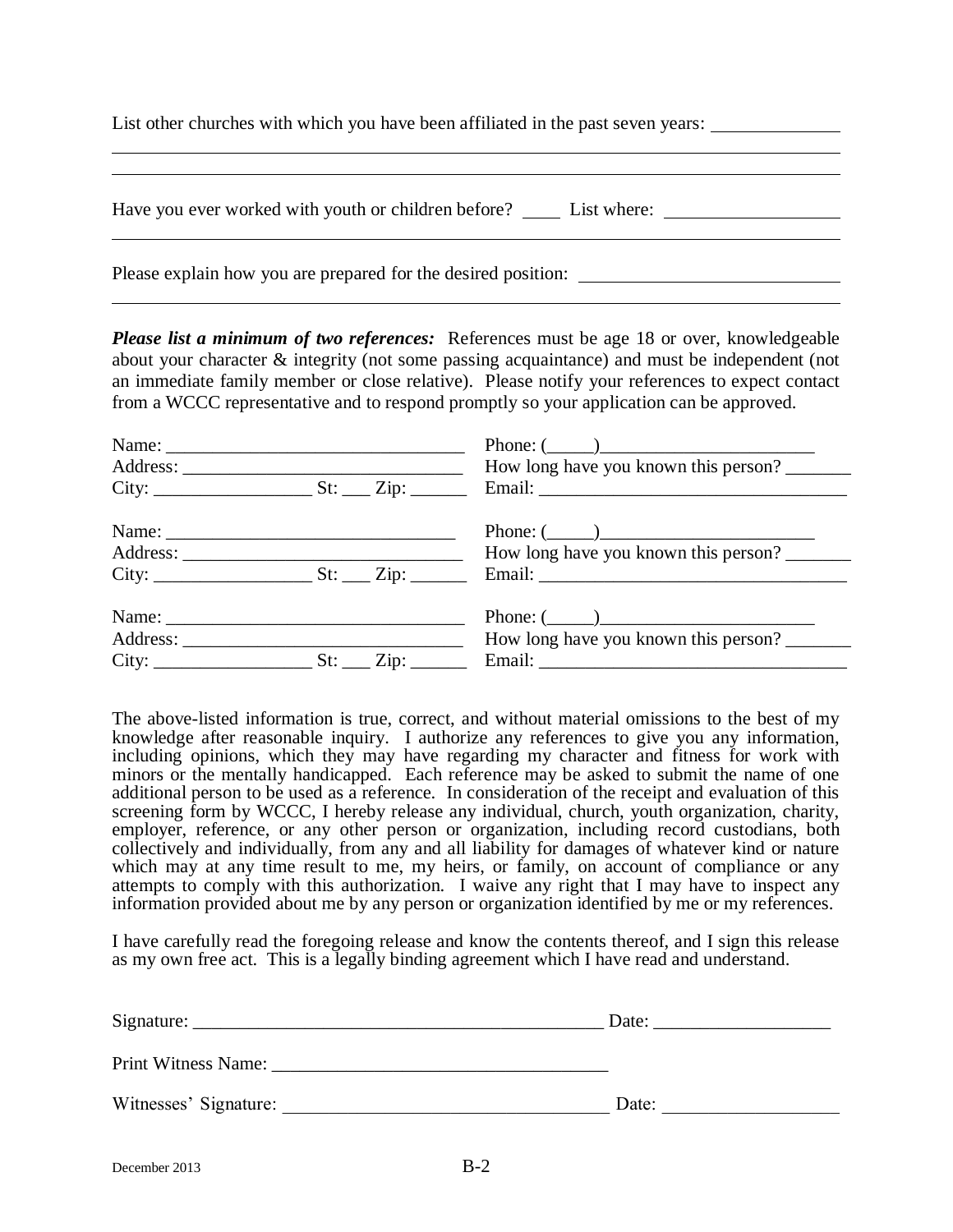#### **APPENDIX C**

#### **CRIMINAL RECORDS CHECK AUTHORIZATION**

#### **FOR VOLUNTEER ADULT WORKERS**

I hereby give my permission for the Church of Christ in Walnut Creek, California ("WCCC") to obtain information relating to my criminal history record. The criminal history record, as received from the reporting agencies, may include arrest and conviction data as well as plea bargains and deferred adjudication's. I understand that this information will be used, in part, to determine my eligibility for a volunteer position with WCCC. I also understand that as long as I remain a volunteer at WCCC, the criminal history records check may be repeated at any time. I understand that I will have the opportunity to review the criminal history and a procedure is available for clarification, if I dispute the record as received by WCCC. I also understand that, by law, I may see a copy of the transcript, for its review, but may not receive a copy of the document in any fashion or form.

I, the undersigned, do for myself, my heirs, executors, and administrators, hereby remise, release, and forever discharge and agree to indemnify WCCC and its officers, directors, employees, and agents harmless from and against any and all causes of action, suits, liabilities, costs, debts, and sums of money, claims, demands, whatsoever, and any and all related attorney's fees, court costs, and other expenses resulting from the investigation of my background in connection with my application to become a volunteer of WCCC.

|                                 |                         | Print Full Name                      |                                                                |               |            |
|---------------------------------|-------------------------|--------------------------------------|----------------------------------------------------------------|---------------|------------|
|                                 |                         | First<br>Last                        | Middle                                                         | Maiden/Other  |            |
|                                 |                         | Sex: (please indicate) Male ________ | Female _______                                                 |               |            |
|                                 | Race: (please indicate) |                                      |                                                                |               |            |
| W <sub>1</sub>                  | $\mathbf{B}$            | $\bf{I}$                             | A<br>White Black American Indian Asian/Pacific Islander        | H<br>Hispanic | O<br>Other |
| Date of Birth:                  |                         | _____/__/__<br>Year / Month / Day    |                                                                |               |            |
|                                 |                         |                                      | (Required by reporting agencies for Criminal Background Check) |               |            |
| Applicant's Signature:<br>Date: |                         |                                      |                                                                |               |            |
|                                 |                         |                                      |                                                                |               |            |
|                                 |                         |                                      |                                                                |               |            |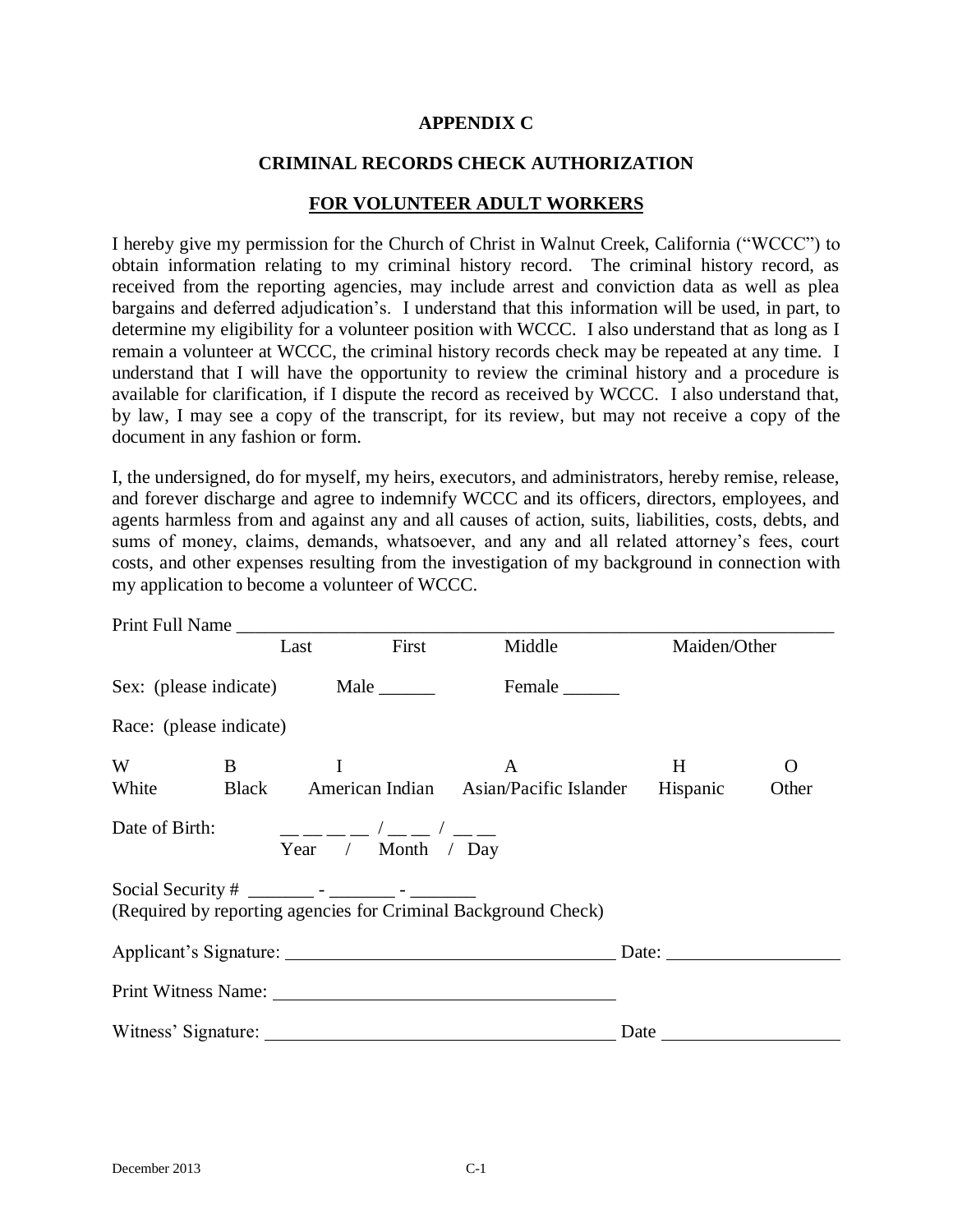#### **APPENDIX D**

#### **CODE OF ETHICS**

While acting in the capacity as a Worker, Screened Adult Worker, or Screened Teen Worker given the responsibility of working with, supervising, chaperoning, or caring for minors on behalf of the Church of Christ in Walnut Creek, California ("WCCC"), the following rules shall apply.

- 1. Smoking or using tobacco products in the presence of minors is prohibited.
- 2. Using, possessing, or being under the influence of alcohol, or illegal or illicit drugs, in the presence of minors is prohibited.
- 3. Workers responsible for minors shall not abuse such minors, including:
	- a. Any direct observations or evidence of sexual activity in the presence of or in association with a minor;
	- b. Any display or demonstration of sexual activity, abuse, insinuation of abuse, or evidence of abusive conduct towards a minor;
	- c. Sexual advances or sexual activity of any kind between any person and a minor;
	- d. Sexual advances or sexual activity of any kind to a minor;
	- e. Infliction of physically abusive behavior or bodily injury to a minor;
	- f. Physical neglect of a minor, including failure to provide adequate supervision in relation to the activities of WCCC;
	- g. Mental or emotional injury to a minor;
	- h. The presence or possession of obscene or pornographic materials on WCCC property or at any function of WCCC;
	- i. The presence, possession, or being under the influence of any illegal and/or illicit drugs; and
	- j. The consumption of or being under the influence of alcohol while leading or participating in a function for minors of WCCC.
- 4. Access to all records regarding employees and volunteers of WCCC are limited to the WCCC Administrator.
- 5. Workers must periodically update their Screening Forms.
- 6. Workers must treat all people of all races, religions, and cultures with respect and consideration.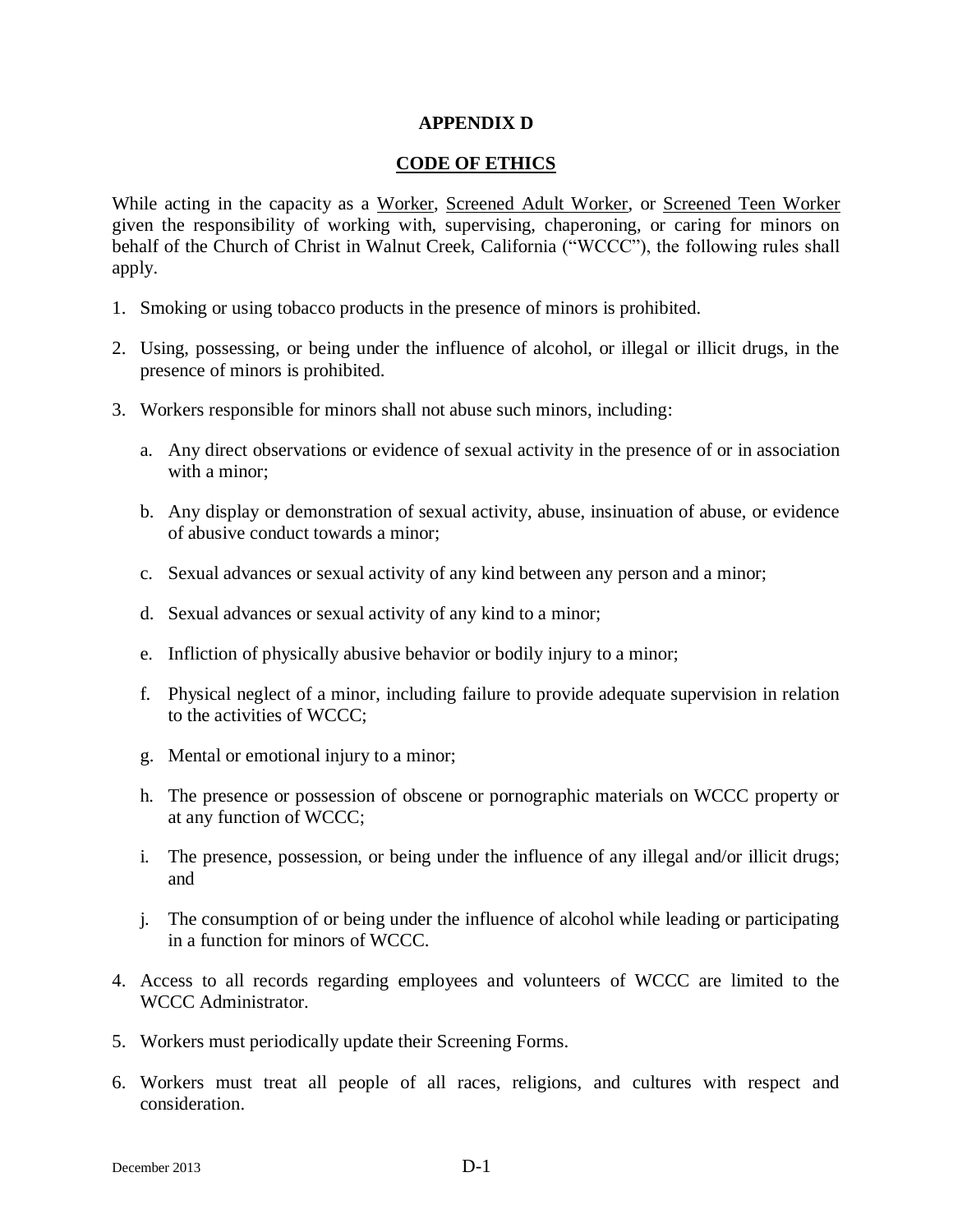- 7. Workers shall not use or tolerate the use of profanity in the presence of minors.
- 8. Workers must be free of physical and psychological conditions that might adversely affect any minor's health, including, but not limited to, contagious disease.
- 9. Workers will portray a positive role model for minors by maintaining an attitude of respect, loyalty, patience, courtesy, and maturity.
- 10. Workers will be expected to act and react with Christian love and understanding in all situations.
- 11. Workers will do everything in their power to avoid being put in a situation where they are alone with a minor other than their own child.

I understand that as a worker for WCCC responsible for minors I will be subject to a background check, including criminal history.

I understand that any violation of this Code of Ethics may be grounds for removal as a worker working with minors.

Print Name: Date: Date:

Signature: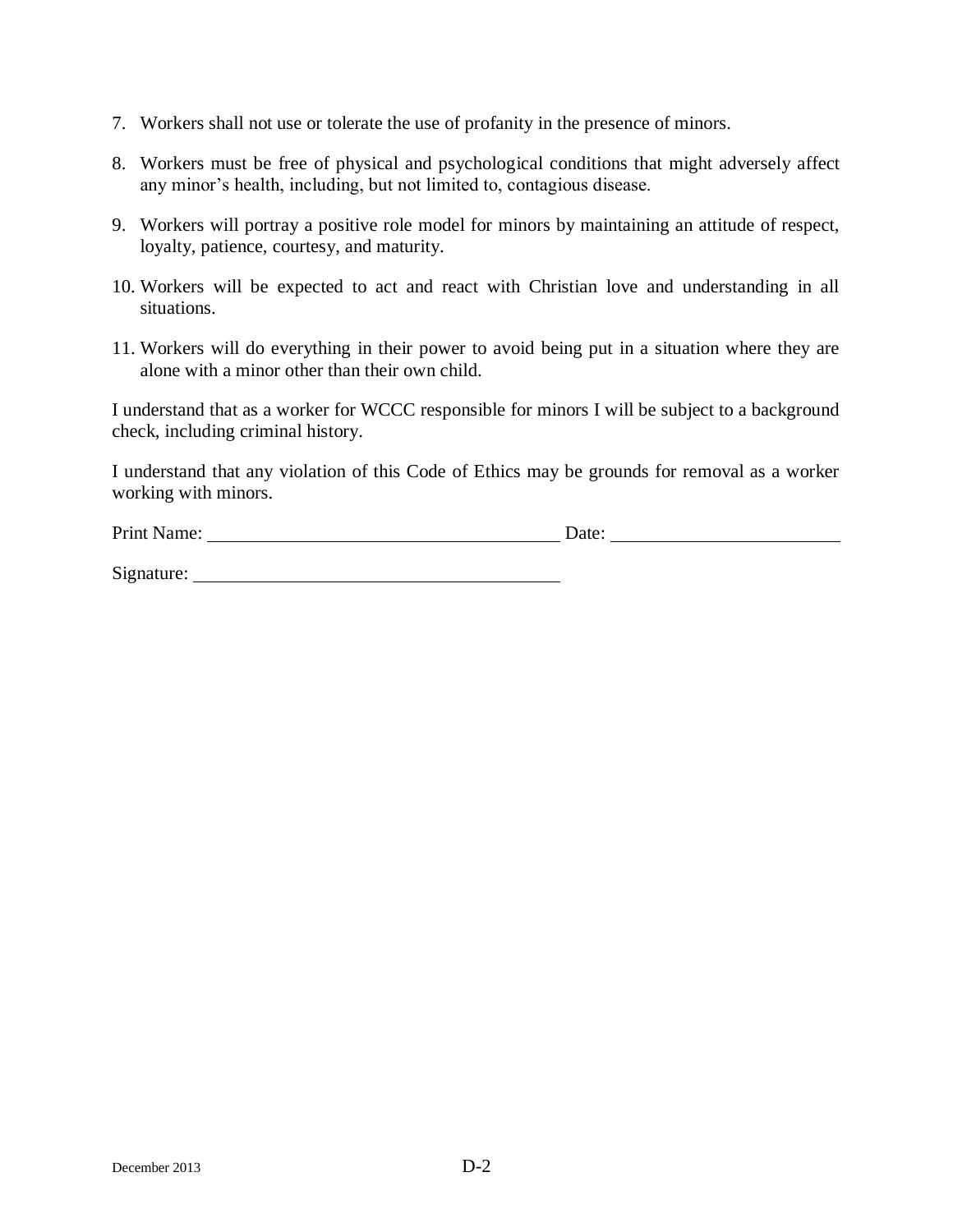#### **APPENDIX E**

#### **TEEN VOLUNTEER**

#### **SCREENING FORM**

*It is the goal of the Church of Christ in Walnut Creek, California ("WCCC") to create a safe and secure environment for all children and workers who are involved in church activities. To facilitate this goal, it is necessary to gather pertinent information from those who offer volunteer services involving our children and youth programs. This information will be used for the sole purpose of helping WCCC provide a safe and secure environment for children and workers.*

| Full Name: Date of Birth:                                                                                                                                                                                                         |  |  |
|-----------------------------------------------------------------------------------------------------------------------------------------------------------------------------------------------------------------------------------|--|--|
|                                                                                                                                                                                                                                   |  |  |
| Phone #: Home: $(\_\_\_\_)$ Work: $(\_\_\_\_)$ Cell: $(\_\_\_)$                                                                                                                                                                   |  |  |
|                                                                                                                                                                                                                                   |  |  |
|                                                                                                                                                                                                                                   |  |  |
| Previous address: City: City: City: State: Zip:<br>Previous School Name: City: City: State: City: City: City: City: City: City: City: City: City: City: City: City: City: City: City: City: City: City: City: City: City: City: C |  |  |
|                                                                                                                                                                                                                                   |  |  |
|                                                                                                                                                                                                                                   |  |  |
| Do you have a valid driver's license?<br>State issued:                                                                                                                                                                            |  |  |

*Please list a minimum of two references:* References must be age 18 or over, knowledgeable about your character & integrity (not a passing acquaintance) and must be independent (not an immediate family member or close relative). Please notify your references to expect contact from a WCCC representative and to respond promptly so your application can be approved.

|          | Name:                | Phone: (                             |
|----------|----------------------|--------------------------------------|
|          |                      | How long have you known this person? |
|          |                      |                                      |
|          |                      | Phone: $(\_\_)$                      |
|          |                      | How long have you known this person? |
|          | $City:$ $St:$ $Zip:$ |                                      |
|          |                      | Phone: $(\_\_)$                      |
| Address: |                      | How long have you known this person? |
|          |                      |                                      |

The above-listed information is true, correct, and without material omissions to the best of my knowledge after reasonable inquiry. I authorize any references to give you any information,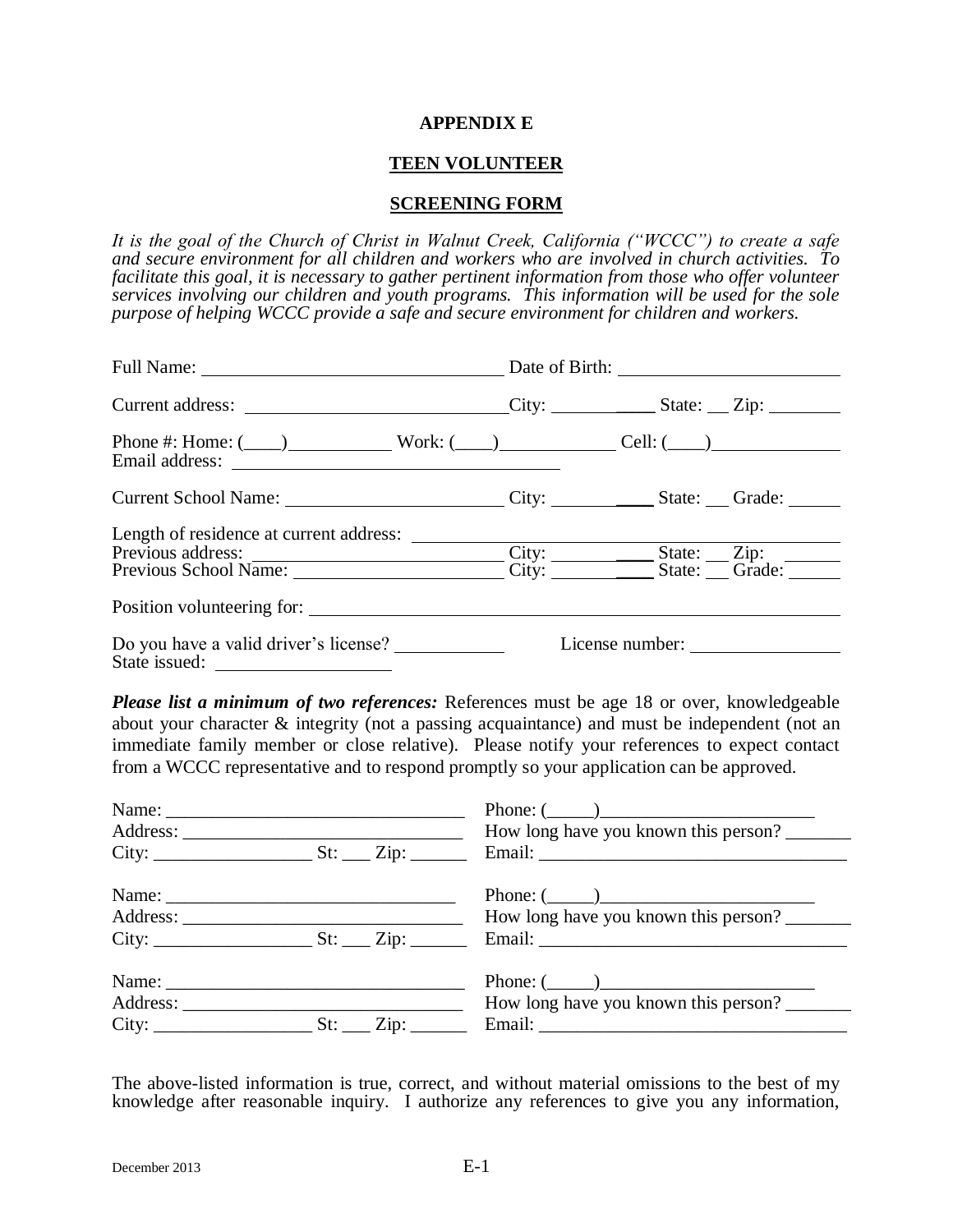including opinions, which they may have regarding my character and fitness for work with minors or the mentally handicapped. Each reference may be asked to submit the name of one additional person to be used as a reference. In consideration of the receipt and evaluation of this screening form by WCCC, I hereby release any individual, church, youth organization, charity, employer, reference, or any other person or organization, including record custodians, both collectively and individually, from any and all liability for damages of whatever kind or nature which may at any time result to me, my heirs, or family, on account of compliance or any attempts to comply with this authorization. I waive any right that I may have to inspect any information provided about me by any person or organization identified by me or my references.

I have carefully read the foregoing release and know the contents thereof, and I sign this release as my own free act. This is a legally binding agreement which I have read and understand.

| Applicant's Signature:       | Date: |
|------------------------------|-------|
| Parent/Guardian's Name:      |       |
| Parent/Guardian's Signature: | Date  |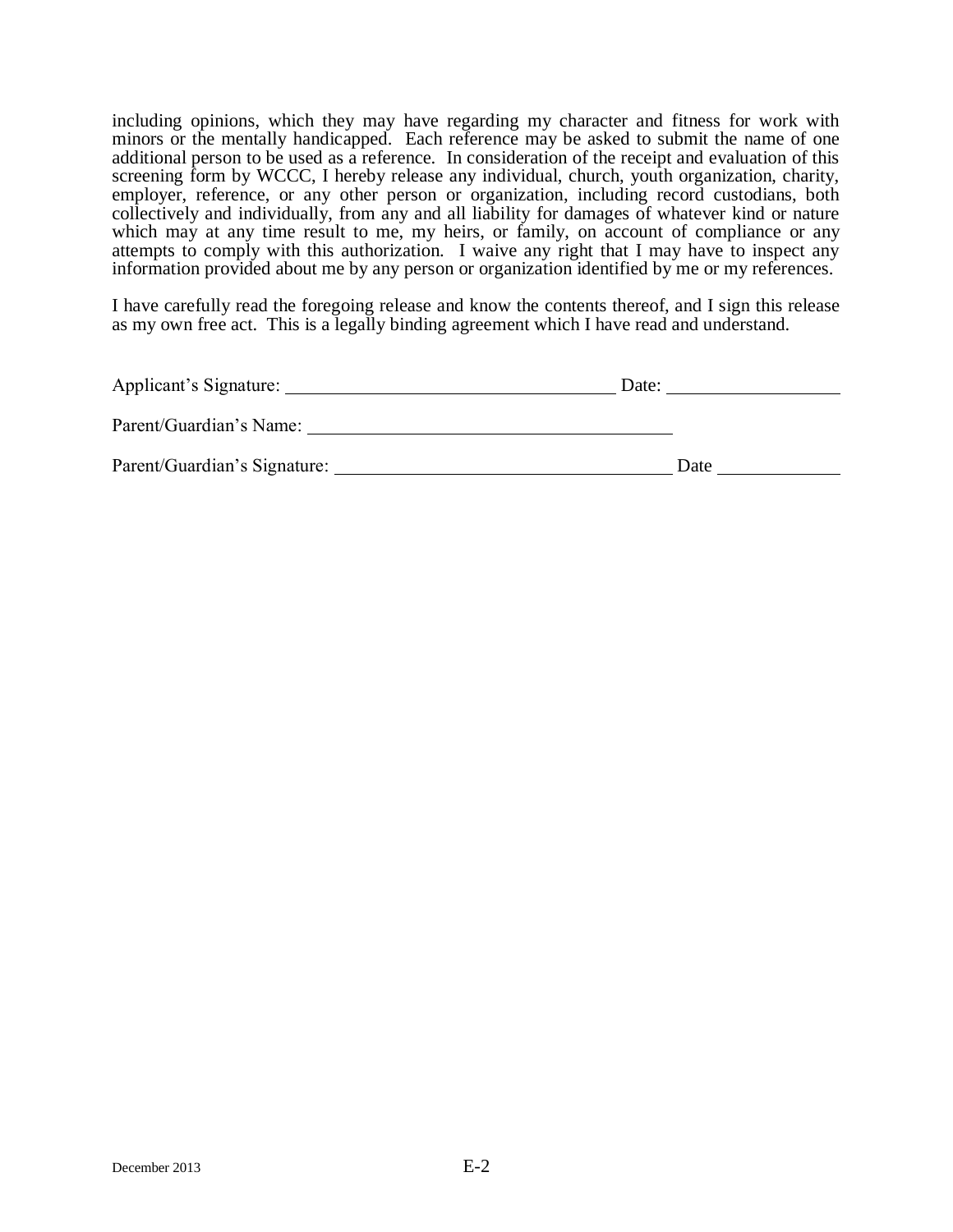#### **APPENDIX F**

#### **INCIDENT REPORT FORM**

|                                                       | Reason for report                                                                                                                                                    |
|-------------------------------------------------------|----------------------------------------------------------------------------------------------------------------------------------------------------------------------|
|                                                       |                                                                                                                                                                      |
|                                                       |                                                                                                                                                                      |
|                                                       | ,我们也不会有什么。""我们的人,我们也不会有什么?""我们的人,我们也不会有什么?""我们的人,我们也不会有什么?""我们的人,我们也不会有什么?""我们的人                                                                                     |
|                                                       | <u> 1989 - Andrea Santana, amerikana amerikana amerikana amerikana amerikana amerikana amerikana amerikana amerika</u>                                               |
|                                                       | ,我们也不会有什么。""我们的人,我们也不会有什么?""我们的人,我们也不会有什么?""我们的人,我们也不会有什么?""我们的人,我们也不会有什么?""我们的人<br>,我们也不会有什么。""我们的人,我们也不会有什么?""我们的人,我们也不会有什么?""我们的人,我们也不会有什么?""我们的人,我们也不会有什么?""我们的人 |
|                                                       | What action did you take?<br>,我们也不会有什么?""我们的人,我们也不会有什么?""我们的人,我们也不会有什么?""我们的人,我们也不会有什么?""我们的人,我们也不会有什么?""我们的人                                                        |
|                                                       | ,我们也不会有什么。""我们的人,我们也不会有什么?""我们的人,我们也不会有什么?""我们的人,我们也不会有什么?""我们的人,我们也不会有什么?""我们的人                                                                                     |
| Were there any witnesses? ______ yes ______ no Names: | ,我们也不会有什么。""我们的人,我们也不会有什么?""我们的人,我们也不会有什么?""我们的人,我们也不会有什么?""我们的人,我们也不会有什么?""我们的人                                                                                     |
|                                                       |                                                                                                                                                                      |
|                                                       | Report submitted to:                                                                                                                                                 |
|                                                       |                                                                                                                                                                      |

Note: Mandated Reporters should use the "Suspected of Child Abuse Report" form found at www.ag.ca.gov/childabuse/pdf/ss\_8572.pdf for the official report to the police department.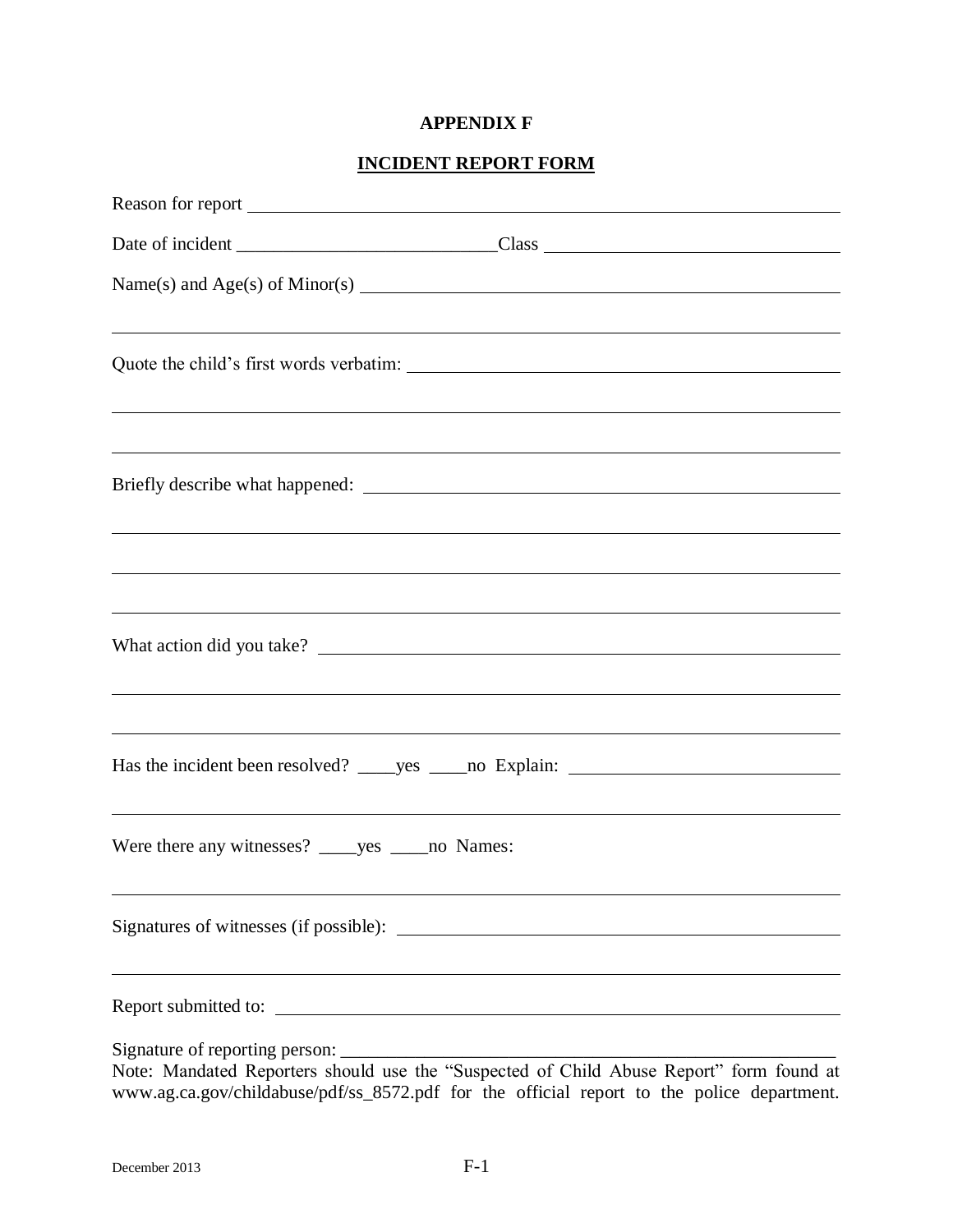#### **APPENDIX G**

#### **REDUCING THE RISK PROCEDURAL CHECKLIST**

#### (TO BE COMPLETED BY CLERGY/PROFESSIONAL STAFF PERSONS)

In the case of an allegation of child/youth sexual abuse, the volunteer or clergy staff person who observes or to whom the information is given is required by WCCC and by state law to complete the tasks listed below. Date and initial as each step is completed.

| Date: $\qquad \qquad$                                                     | Initial: | 1.a For clergy and paid professional staff: remove the<br>accused from the situation and suspend the accused from<br>duties involving children/youth.                                                                                                     |
|---------------------------------------------------------------------------|----------|-----------------------------------------------------------------------------------------------------------------------------------------------------------------------------------------------------------------------------------------------------------|
| Date: $\frac{1}{\sqrt{1-\frac{1}{2}}\cdot\frac{1}{\sqrt{1-\frac{1}{2}}}}$ | Initial: | 1.b For volunteers workers: Remove the accused from<br>the situation and immediately notify the closest available<br>Trustee, clergy/professional staff person, or elder who will<br>suspend the accused.                                                 |
| Date: $\qquad \qquad$                                                     | Initial: | 2. Make written documentation of everything done and<br>said. If the person reporting the allegation is a volunteer,<br>both the volunteer and the clergy/professional staff to<br>whom the volunteer has reported will document the<br>procedures taken. |

The procedures after this point will be administered by Trustees, elders, or ministerial staff persons only.

| Date: $\_\_$          | Initial: | 3. Immediately notify the parents/guardians of the alleged<br>victim and respond to their questions and concerns.                                               |  |
|-----------------------|----------|-----------------------------------------------------------------------------------------------------------------------------------------------------------------|--|
| Date: $\qquad \qquad$ | Initial: | 4. Immediately notify state authorities as described in the<br>Policy. Failure to report any suspected, alleged, or<br>witnessed abuse is a crime.              |  |
| Date:                 | Initial: | 5. Immediately notify a minister in charge who was not<br>involved in the alleged incident.                                                                     |  |
| Date:                 | Initial: | 6. Make written documentation of persons contacted and<br>action taken to this point.                                                                           |  |
| Date: $\qquad \qquad$ | Initial: | 7. Immediately notify an elder to begin the internal and<br>pastoral care process.                                                                              |  |
| Date: $\qquad \qquad$ | Initial: | a. consider whether it is prudent to notify WCCC's<br>liability insurance carrier of the incident<br>immediately, and comply with its investigation, if<br>any; |  |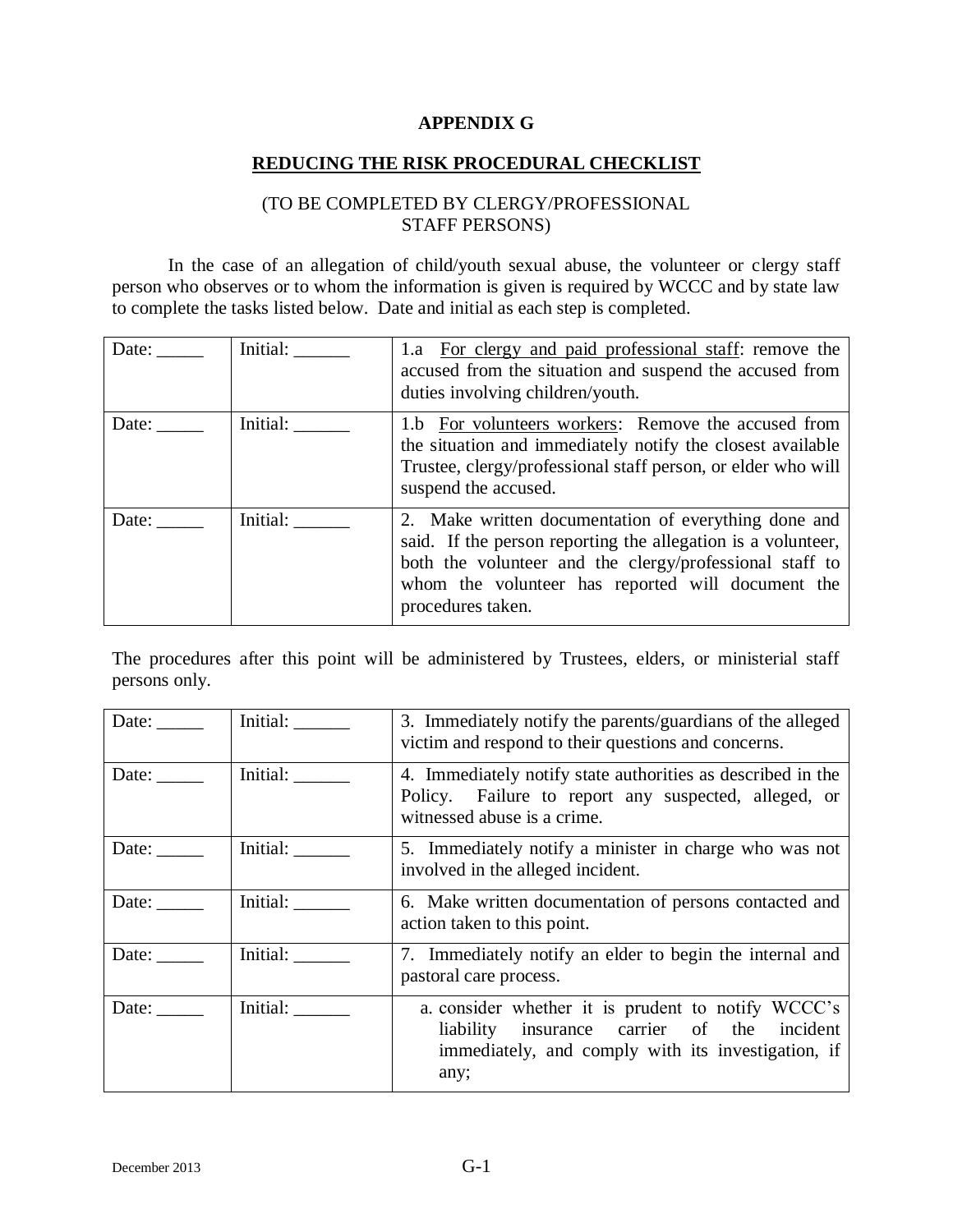| Date: $\_\_$          | Initial:         | b. cooperate with legal and state authorities in their<br>investigations, if any;                                                                                                                                                                                              |
|-----------------------|------------------|--------------------------------------------------------------------------------------------------------------------------------------------------------------------------------------------------------------------------------------------------------------------------------|
| Date: $\_\_$          | Initial:         | c prepare a written statement and designate a<br>spokesperson to respond to media inquiries;                                                                                                                                                                                   |
| Date: $\_\_$          | Initial:         | d. provide assistance to the alleged victim and his/her<br>family in obtaining counseling or referral to a mental<br>health professional, if needed;                                                                                                                           |
| Date: $\_\_$          | Initial:         | e. respond to the needs of the families of the alleged<br>victim and the accused to seek a redemptive solution<br>for all involved;                                                                                                                                            |
| Date: $\qquad \qquad$ | Initial: _______ | f. inform the affected volunteer(s) and paid staff<br>members of the need for confidentiality; and                                                                                                                                                                             |
| Date: $\qquad \qquad$ | Initial:         | g consider and respond to the concerns of other<br>parents.                                                                                                                                                                                                                    |
| Date: $\_\_$          | Initial: _______ | 8. The leader of the affected ministry will respond to the<br>pastoral care concerns of persons working within the<br>ministry.                                                                                                                                                |
| Date: $\qquad \qquad$ | Initial:         | 9. Within 36 hours of receiving the information<br>concerning the incident, the person who made the original<br>verbal report will prepare a written report and send one<br>copy to the police department or appropriate state agency<br>and will give one copy to the elders. |
| Date: $\_\_$          | Initial:         | 10. Make written documentation of persons contacted and<br>action taken.                                                                                                                                                                                                       |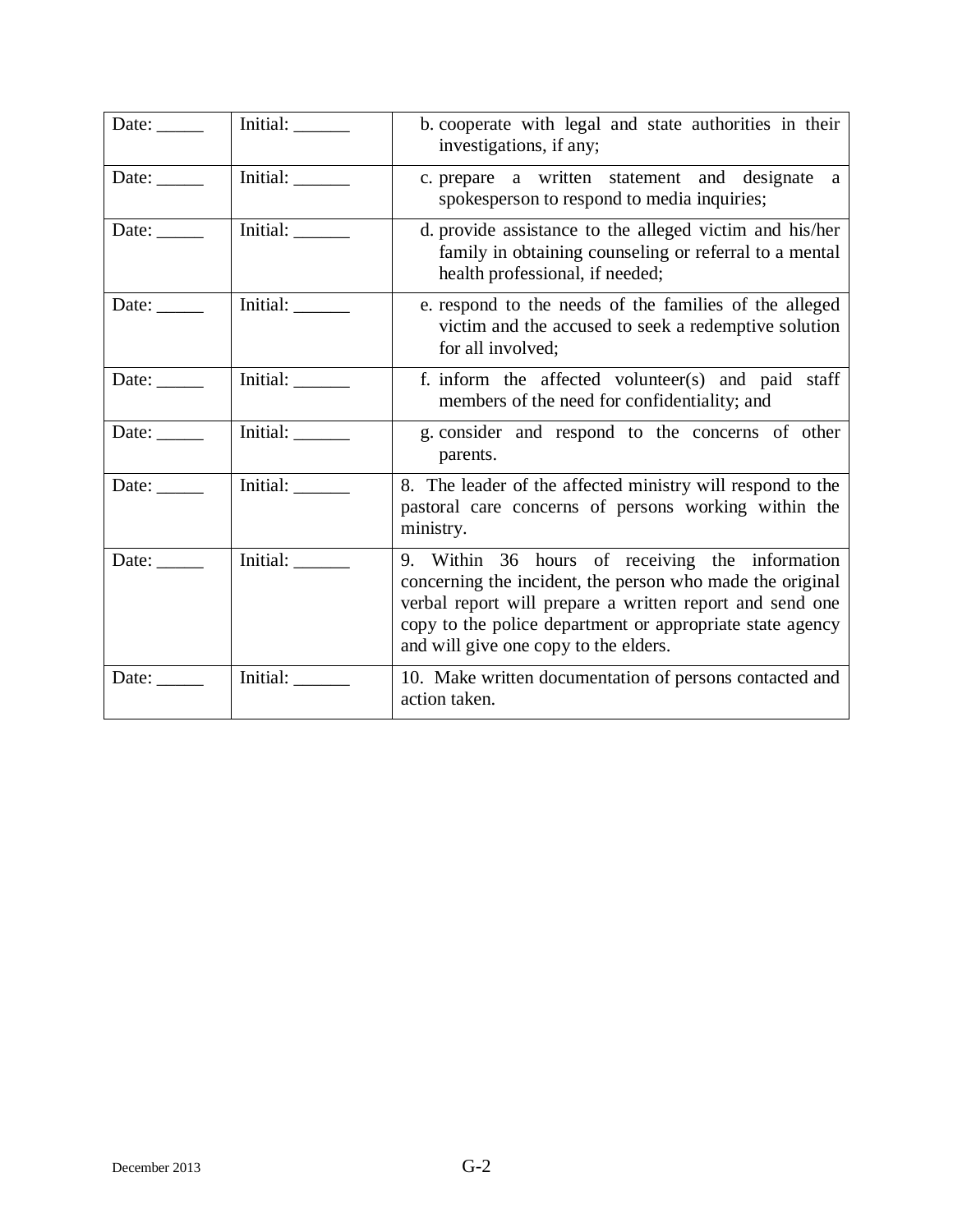#### **APPENDIX H**

#### **OTHER TYPES OF HARM**

Most of us think that liability arises only out of tangible harm, such as bodily injury or property damage. Unfortunately, increasing numbers of lawsuits involve situations where physical injury is not involved. These exposures may arise out of:

- 1. Libel and Slander untrue statements about members of the congregation or other faiths. Emotional distress may be caused because of statements made or actions taken, even if they are well founded in truth.
- 2. Public demonstrations against individuals, groups, or organizations if improperly conducted.
- 3. Discharge of students or expulsion of members of congregations.
- 4. Invasion of Privacy investigations into the private lives of church members may cause liability, as may acts such as searching lockers, desks, or personal property of employees or students.
- 5. Publications accuracy of facts should be carefully determined. Accusations should not be published. Groups or classes of individuals should not be charged with guilt by association.
- 6. Counseling by insufficiently trained or unskilled counselors.

#### **IMPROPER OR INADEQUATE SUPERVISION**

You can't over-supervise. Most states or local governments have specific requirements on the minimum ratio of supervisors to participants. Probably more litigation results from "failure to properly supervise" than any other cause. If negligence cannot be found for any other reasons, attempts are made to find inadequate supervision.

Instances where improper or inadequate supervision will likely be alleged are:

- 7. Accidents on the playground
- 8. In Sunday School
- 9. Church outings
- 10. Sporting events
- 11. Field trips
- 12. Swimming
- 13. In the classroom

Proper location of supervisors on playgrounds or at swimming pools is as important as the number of supervisors. Governmental authorities should be contacted prior to events on public property to determine any safety requirements and to place authorities on notice of the type of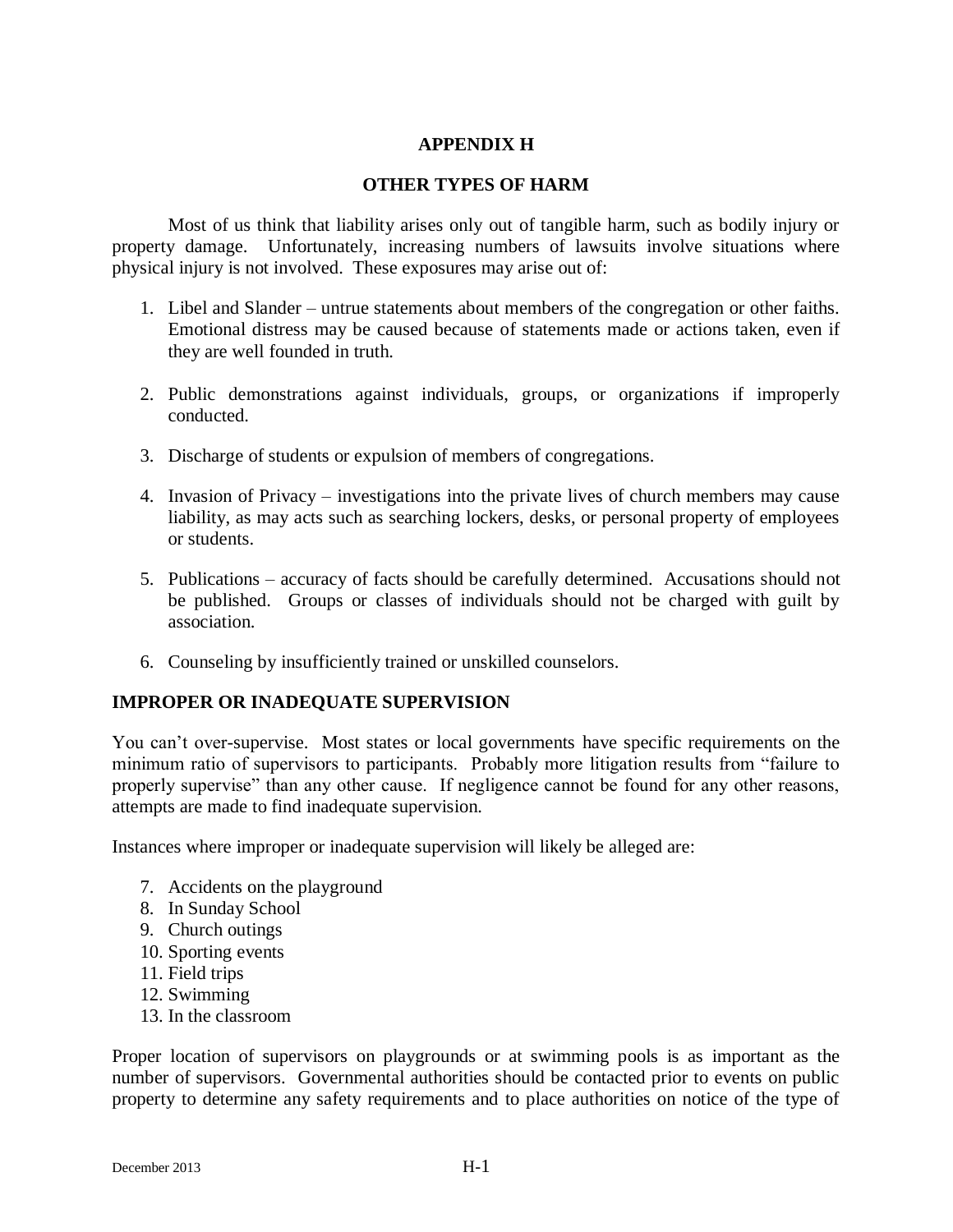activity planned. Parents should be informed in writing of the exact nature of the planned event, describing the supervision to be given by the church or school. Parental consent of any special event should be obtained in writing.

Qualifications required for supervisory personnel should be determined for each event. You need people of mature judgment who are experienced supervising groups of children or young people. The supervisor should not have a history of problems with assigned groups.

A thorough check should be made on an individual's background, especially where supervisors are employees of the church or school. All states have standards for hiring employees in charge of children. Church officials should be informed of state and local requirements. This would include "certification of teachers".

#### **HAZARDOUS ACTIVITIES**

We enjoy activities that foster good fellowship. However, in some activities the dangers outweigh the enjoyment. These are classified as hazardous and extra hazardous. Hazardous activities should be stringently supervised with strict limitations. WCCC should strongly consider not sponsoring extra hazardous activities. Some examples of these types of activities are as follows:

Water slides Hayrides Water-skiing Mud Olympics Snow skiing Dune buggies Rafting Snow tubing Unsupervised swimming Obstacle courses Canoeing Haunted houses Paddle boating Tackle football Horseback riding Snowmobiles Rope jumping Rodeos Basketball Rope swings Volleyball Monkey bar equipment Sack races Motorbikes Touch football Rock climbing Roller skating Trampolines Ice skating

#### **Hazardous Extra Hazardous**

Softball Fireworks displays & stands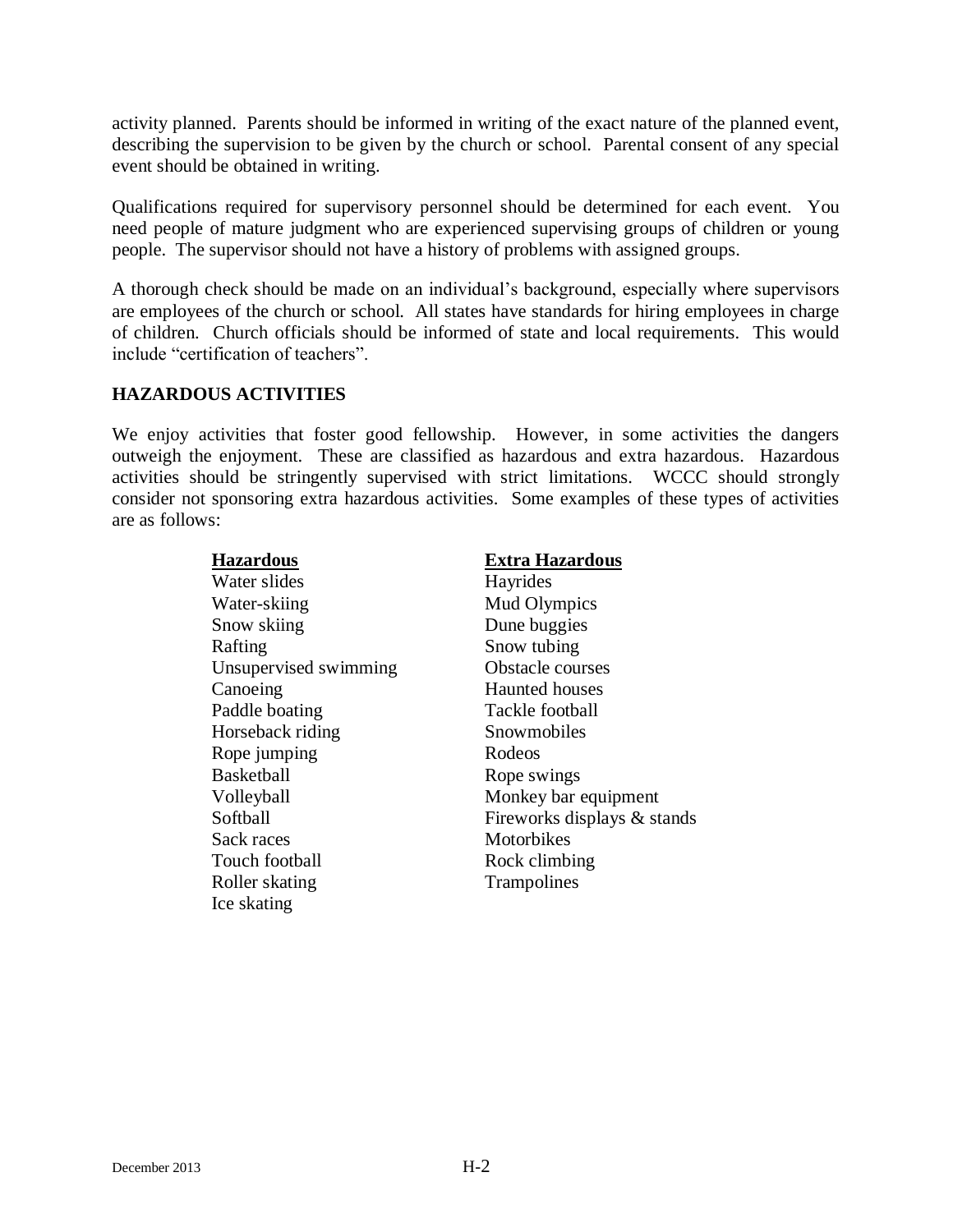#### **APPENDIX I**

#### **POSSIBLE INDICATORS OF ABUSE**

#### **NEGLECT**

#### *Behavioral Indicators*

- 14. Is truant or tardy often or arrives early and stays late.
- 15. Begs or steals food.
- 16. Attempts suicide.
- 17. Uses or abuses alcohol and/or other drugs.
- 18. Is extremely dependent or detached.
- 19. Engages in delinquent behavior, such as prostitution or stealing.
- 20. Appears to be exhausted.
- 21. States frequent or continual absence of parent or guardian.

#### *Physical Indicators*

- 22. Frequently is dirty, unwashed, hungry, or inappropriately dressed.
- 23. Engages in dangerous activities (possibly because he/she generally is unsupervised).
- 24. Is tired and listless.
- 25. Has unattended physical problems.
- 26. May appear to be overworked and/or exploited.

#### **SEXUAL ABUSE**

#### *Behavioral Indicators*

- 27. Is reluctant to change clothes in front of others.
- 28. Is withdrawn.
- 29. Exhibits unusual sexual behavior and/or knowledge beyond developmental age.
- 30. Has poor peer relationships.
- 31. Either avoids or seeks out adults.
- 32. Is pseudo-mature.
- 33. Is manipulative.
- 34. Is self-conscious.
- 35. Has problems with authority and rules.
- 36. Exhibits eating disorders.
- 37. Is self-mutilating.
- 38. Is obsessively clean.
- 39. Uses or abuses alcohol and/or other drugs.
- 40. Exhibits delinquent behavior such as running away from home.
- 41. Exhibits extreme compliance or defiance.
- 42. Is fearful or anxious.
- 43. Exhibits suicidal gestures and/or attempts suicide.
- 44. Is promiscuous.
- 45. Engages in fantasy or infantile behavior.
- 46. Is unwilling to participate in sports activities.
- 47. Has school difficulties.

#### *Physical Indicators*

48. Has pain and/or itching in the genital area.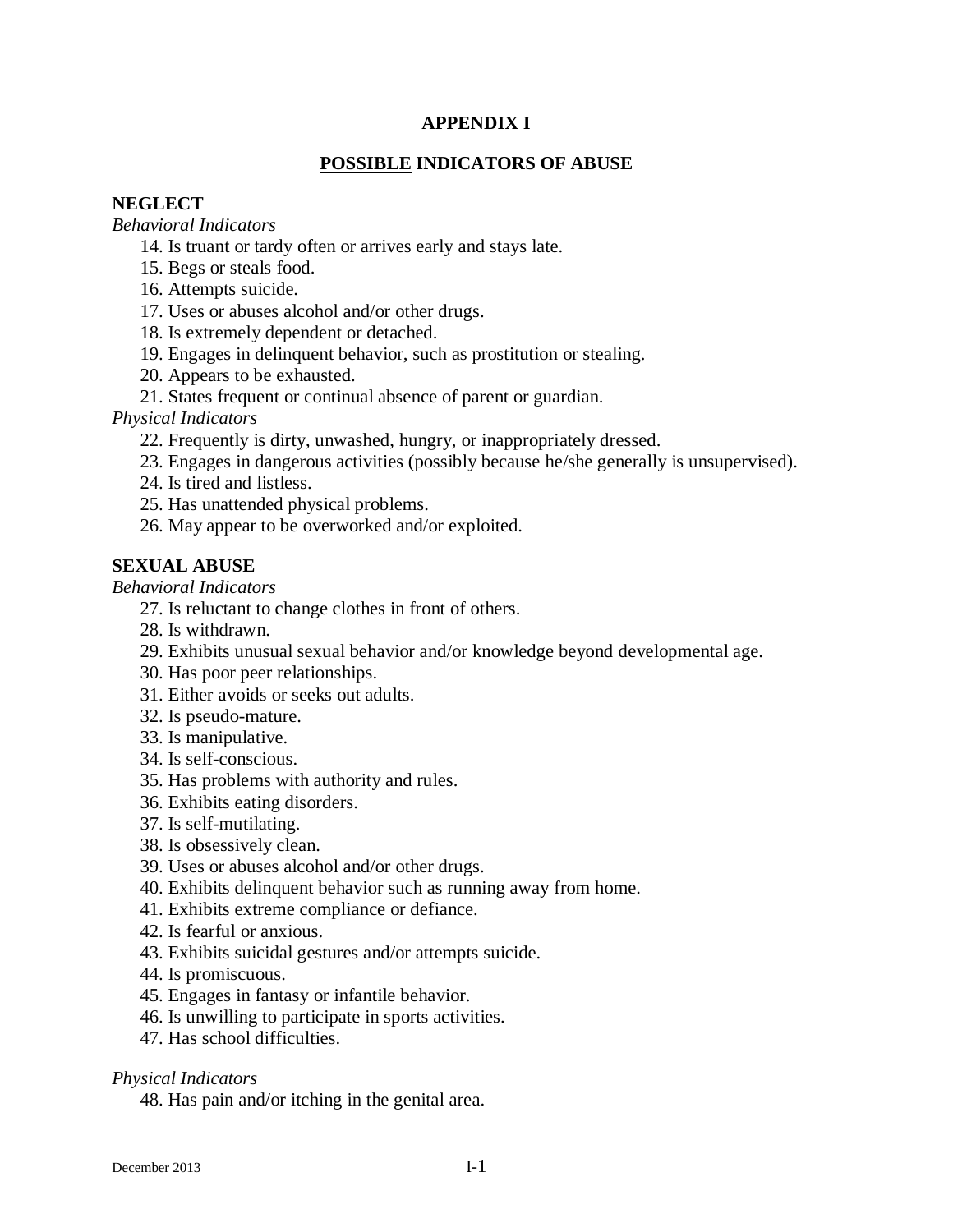- 49. Has bruises or bleeding in the genital area.
- 50. Has venereal disease.
- 51. Has swollen private parts.
- 52. Has difficulty walking or sitting.
- 53. Has torn, bloody, and/or stained underclothing.
- 54. Experiences pain when urinating.
- 55. Is pregnant.
- 56. Has vaginal or penile discharge.
- 57. Wets the bed.

#### **EMOTIONAL ABUSE**

*Behavioral Indicators*

- 58. Is overly eager to please.
- 59. Seeks out adult contact.
- 60. Views abuse as being warranted.
- 61. Exhibits changes in behavior.
- 62. Is excessively anxious.
- 63. Is depressed.
- 64. Is unwilling to discuss problems.
- 65. Exhibits aggressive or bizarre behavior.
- 66. Is withdrawn.
- 67. Is apathetic.
- 68. Is passive.
- 69. Has unprovoked fits of yelling or screaming.
- 70. Exhibits inconsistent behaviors.
- 71. Feels responsible for the abuser.
- 72. Runs away from home.
- 73. Attempts suicide.
- 74. Has low self-esteem.
- 75. Exhibits a gradual impairment of health and/or personality.
- 76. Has difficulty sustaining relationships.
- 77. Has unrealistic goal setting.
- 78. Is impatient.
- 79. Is unable to communicate or express his/her feelings, needs, or desires.
- 80. Sabotages his/her chances of success.
- 81. Lacks self-confidence.
- 82. Is self-deprecating and has a negative self-image.

#### *Physical Indicator*

- 83. Has a sleep disorder (nightmares or restlessness).
- 84. Wets the bed.
- 85. Exhibits developmental lags (stunting of physical, emotional, and/or mental growth).
- 86. Is hyperactive.
- 87. Exhibits eating disorders.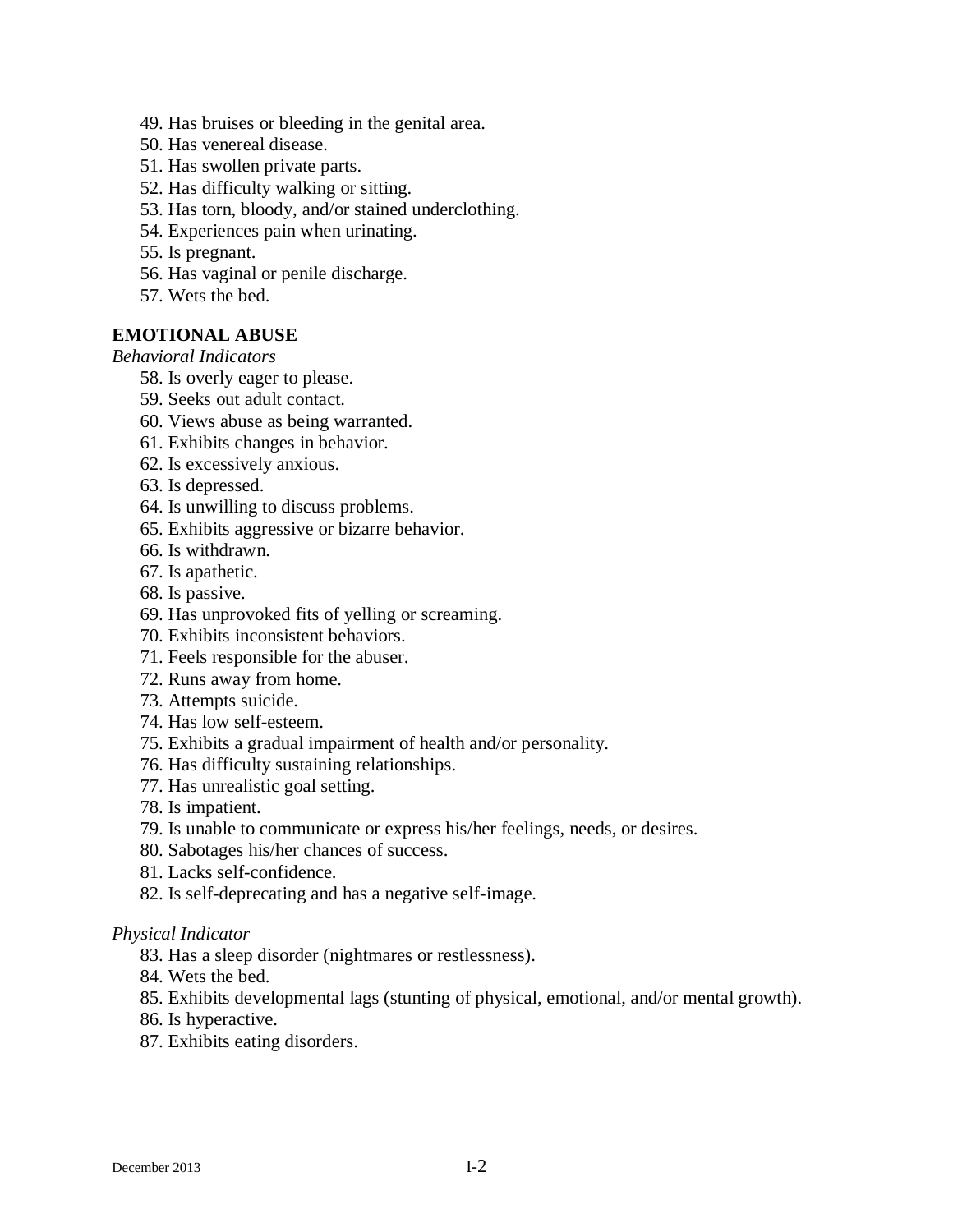#### **PHYSICAL ABUSE**

#### *Behavioral Indicators*

- 88. Is wary of adults.
- 89. Is either extremely aggressive or withdrawn.
- 90. Is dependent and indiscriminate in his/her attachments.
- 91. Is uncomfortable when other children cry.
- 92. Generally controls his/her own crying.
- 93. Exhibits a drastic behavior change when not with parents or caregiver.
- 94. Is manipulative.
- 95. Has poor self-concept.
- 96. Exhibits delinquent behavior, such as running away from home.
- 97. Uses or abuses alcohol and/or other drugs.
- 98. Is self-mutilating.
- 99. Is frightened of parents or going home.
- 100. Is overprotective of or responsible for parents.
- 101. Exhibits suicidal gestures and/or attempts suicide.
- 102. Has behavioral problems at school.

#### *Physical Indicators*

- 103. Has unexplained\* bruises or welts, often clustered or in a pattern.
- 104. Has unexplained\* and/or unusual burns (cigarettes, doughnut-shaped, immersionlines, object-patterned).
- 105. Has unexplained\* bite marks.
- 106. Has unexplained\* fractures or dislocations.
- 107. Has unexplained\* abrasions or lacerations.
- 108. Wets the bed.
	- (\* Or explanation is inconsistent or improbable).

Adapted from: Johnson, Becca, Cowan. 1992. For Their Sake: Recognizing, Responding to, and Reporting Child Abuse. Martinsville, IN: American Camping Association. Reprinted here by permission of the publisher. For permission beyond limited use in creating church policy, please contact the publisher at 317-342-8456.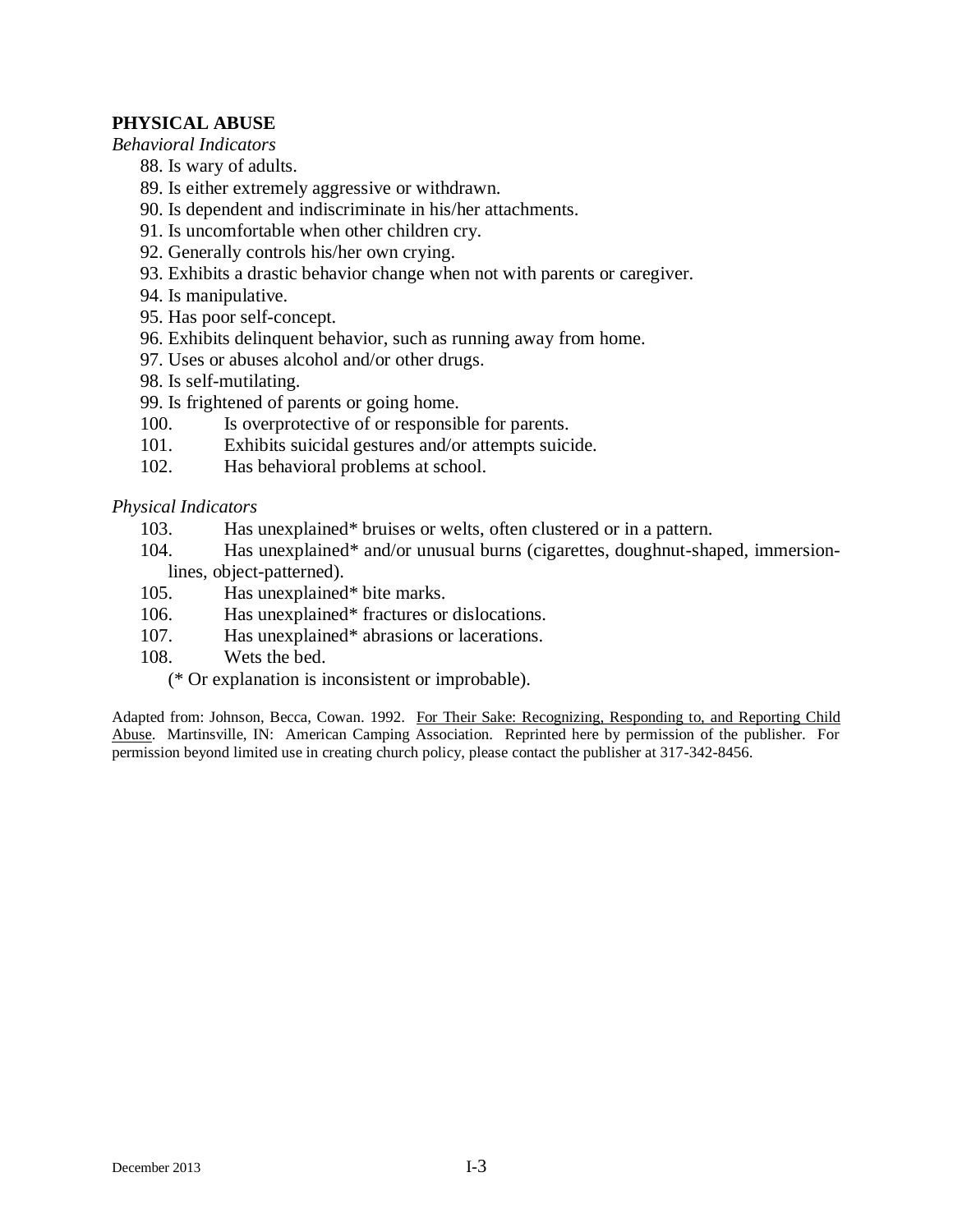#### **APPENDIX J**

#### **GENERAL PROFILE OF A CHILD ABUSER**

#### **SEXUAL ABUSE**

Men 18 and up

- Low self-esteem
- Need for power and control
- Poor family relationships, though the relationships often look okay from the outside
- Difficulty in interpersonal relationships ... relates to others immaturely both socially and emotionally ... may not be involved with peers or engage in adult group recreational activities
- Difficulty with impulse control
- History of past physical/sexual victimization ... 80-95% of child molesters were themselves molested as children
- Primary interests are in children
- May be involved in youth activities such as group leaders or coaches
- May be single or married ... if married, they are often experiencing marital difficulties ... they have difficulty in developing satisfying, supportive, intimate relationships with adults
- May have a specific age of children they prefer to work with
- May be of any sexual orientation or preference
- May have been insecure in childhood with frequent moves, early physical illnesses and marital difficulties between parents
- Many are less of a team player
- Difficult time asking for help with his problems
- Don't admit to stress or recognize a need to have a plan to deal with it
- Use children to fulfill their needs or validate their sense of competence and well-being
- Highly skilled at gaining the trust and confidence of children
- Sensitive to children's needs and have a way of putting children at ease
- Move frequently and unexpectedly
- Seeks opportunities to be alone with children
- Has an idealistic perspective of children ... may refer to them as objects
- Often good at convincing others about their competence and caring

#### Adolescent

- Lack of contact with peers
- Few or no extracurricular activities
- Generally feels powerless and inadequate
- May feel more comfortable with children younger than themselves
- Males, in particular, may be frequently chosen to baby-sit because they make themselves available and relate well to young children
- May come from a family where there has been physical or sexual abuse
- May seem socially immature for their age
- May lack a close relationship with a father figure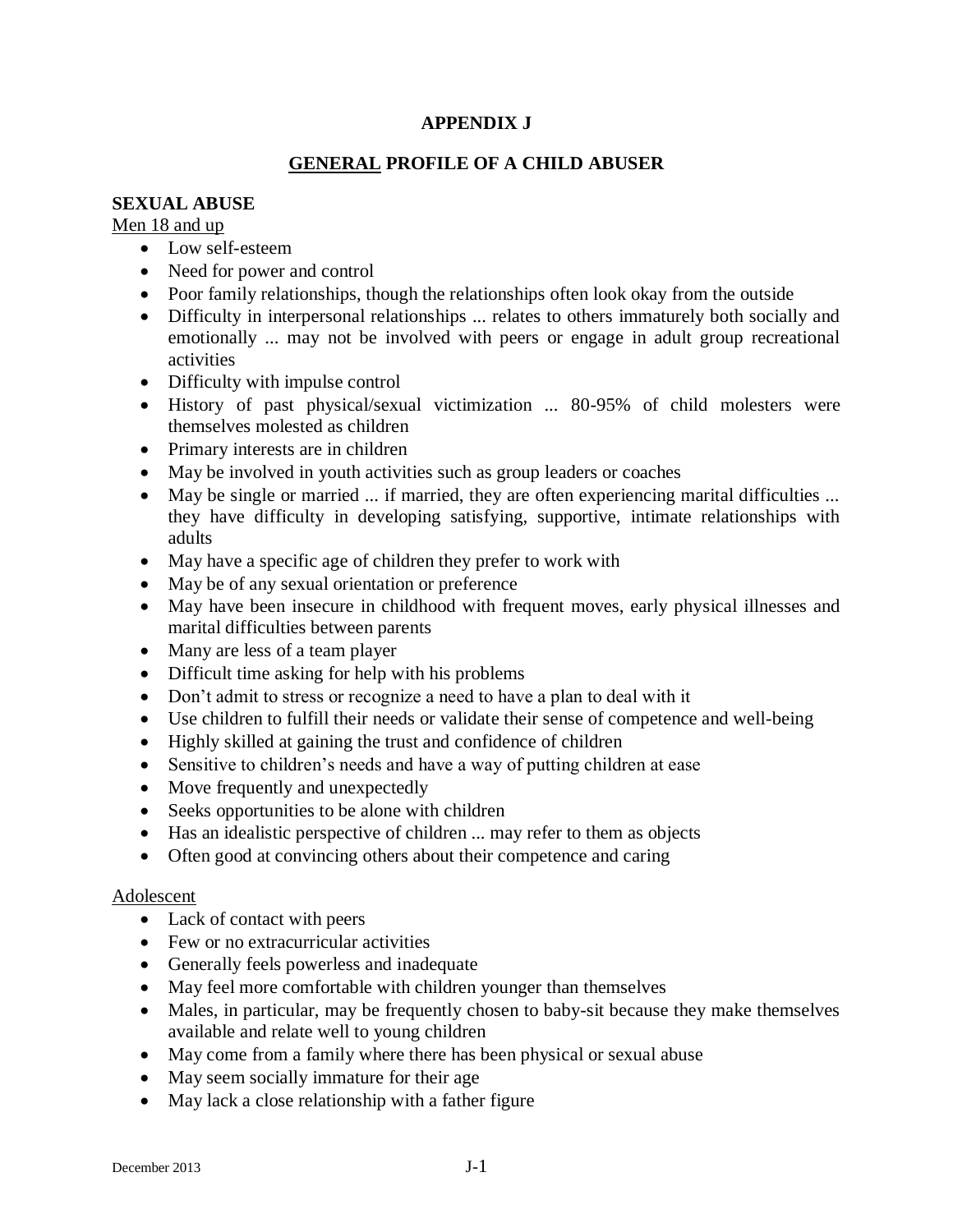#### Women

- May have married young
- Reared in a very strict home
- Her family was/is very religious
- Her husband is gone frequently and is not very supportive
- Is sexually naïve and immature
- Is very dependent of the father figure
- Frequently the victim of physical abuse
- Has low self-esteem
- The husband exaggerates his masculinity in dress, work, and with peers and usually has drug or alcohol problems that affect his sexual performance
- Is lonely
- Does not have much tenderness in her life

#### **PHYSICAL ABUSE**

- Negative attitude about life and people
- Labeled as having a "hot" temper
- Blames others: "he made me," "it was her fault"
- History of child abuse as a child
- Uses harsh, age inappropriate discipline
- Offers illogical or unconvincing excuses for what occurred
- Exhibits out of control behavior

#### **EMOTIONAL ABUSE**

- Blames and belittles children
- Cold and rejecting
- Withholds love

**CAUTION:** A profile list such as this can be misleading because many of the characteristics here can also describe men/women who do not molest. Having more than one or even all of these items does not necessarily increase the odds of that person being a molester. Although this profile has some value in pointing out particular needs of people and risks associated with them, great caution should be used when assigning this profile to any one individual. Few molesters ever report the characteristics listed here. Neither are interviewers trained to properly elicit this information. Individuals with abusive personalities are often more subtle and skillfully manipulative in their approach to their employers, as well as their approach to children. This makes it essential for those responsible for hiring or enlisting volunteers to gain information from collateral resources such as past employers, friends, families, and criminal background checks.

Adapted from: Johnson, Becca, Cowan. 1992. For Their Sake: Recognizing, Responding to, and Reporting Child Abuse. Martinsville, IN: American Camping Association. Reprinted here by permission of the publisher. For permission beyond limited use in creating church policy, please contact the publisher at 317-342-8456.

Adapted from YMCA Child Abuse Prevention Training Manual with permission of the YMCA of the USA, 101 N. Wacker Drive, Chicago, IL 60606.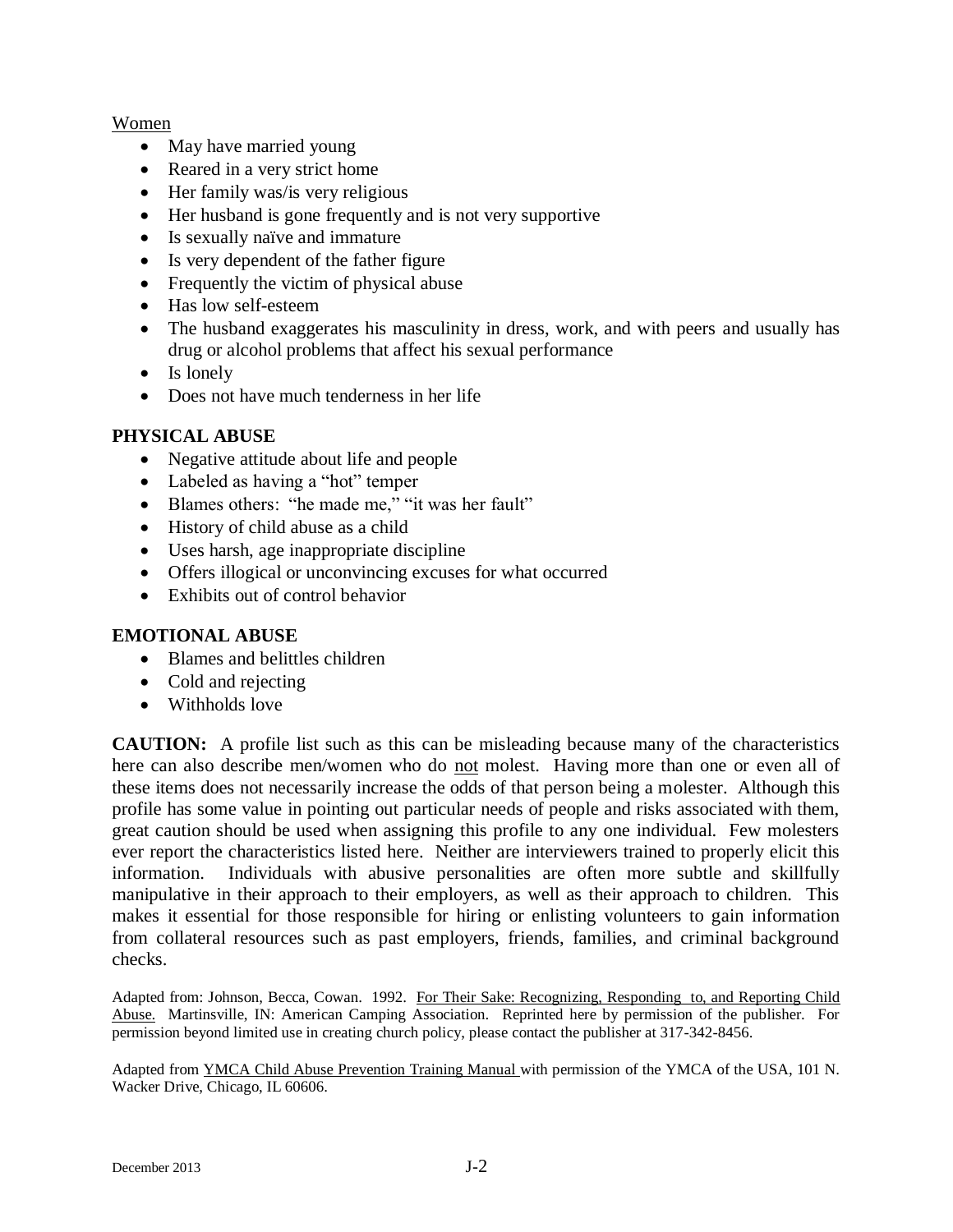#### **APPENDIX K**

#### **CALIFORNIA PENAL CODE SECTIONS 11164-11165.9, 11166**

11164. (a) This article shall be known and may be cited as the Child Abuse and Neglect Reporting Act.

(b) The intent and purpose of this article is to protect children from abuse and neglect. In any investigation of suspected child abuse or neglect, all persons participating in the investigation of the case shall consider the needs of the child victim and shall do whatever is necessary to prevent psychological harm to the child victim.

11165. As used in this article "child" means a person under the age of 18 years.

11165.1. As used in this article, "sexual abuse" means sexual assault or sexual exploitation as defined by the following:

(a) "Sexual assault" means conduct in violation of one or more of the following sections: Section 261 (rape), subdivision (d) of Section 261.5 (statutory rape), 264.1 (rape in concert), 285 (incest), 286 (sodomy), subdivision (a) or (b), or paragraph (1) of subdivision (c) of Section 288 (lewd or lascivious acts upon a child), 288a (oral copulation), 289 (sexual penetration), or 647.6 (child molestation).

(b) Conduct described as "sexual assault" includes, but is not limited to, all of the following:

(1) Any penetration, however slight, of the vagina or anal opening of one person by the penis of another person, whether or not there is the emission of semen.

(2) Any sexual contact between the genitals or anal opening of one person and the mouth or tongue of another person.

(3) Any intrusion by one person into the genitals or anal opening of another person, including the use of any object for this purpose, except that, it does not include acts performed for a valid medical purpose.

(4) The intentional touching of the genitals or intimate parts (including the breasts, genital area, groin, inner thighs, and buttocks) or the clothing covering them, of a child, or of the perpetrator by a child, for purposes of sexual arousal or gratification, except that, it does not include acts which may reasonably be construed to be normal caretaker responsibilities; interactions with, or demonstrations of affection for, the child; or acts performed for a valid medical purpose.

(5) The intentional masturbation of the perpetrator's genitals in the presence of a child.

(c) "Sexual exploitation" refers to any of the following:

(1) Conduct involving matter depicting a minor engaged in obscene acts in violation of Section 311.2 (preparing, selling, or distributing obscene matter) or subdivision (a) of Section 311.4 (employment of minor to perform obscene acts).

(2) Any person who knowingly promotes, aids, or assists, employs, uses, persuades, induces, or coerces a child, or any person responsible for a child's welfare, who knowingly permits or encourages a child to engage in, or assist others to engage in, prostitution or a live performance involving obscene sexual conduct, or to either pose or model alone or with others for purposes of preparing a film, photograph, negative, slide, drawing, painting, or other pictorial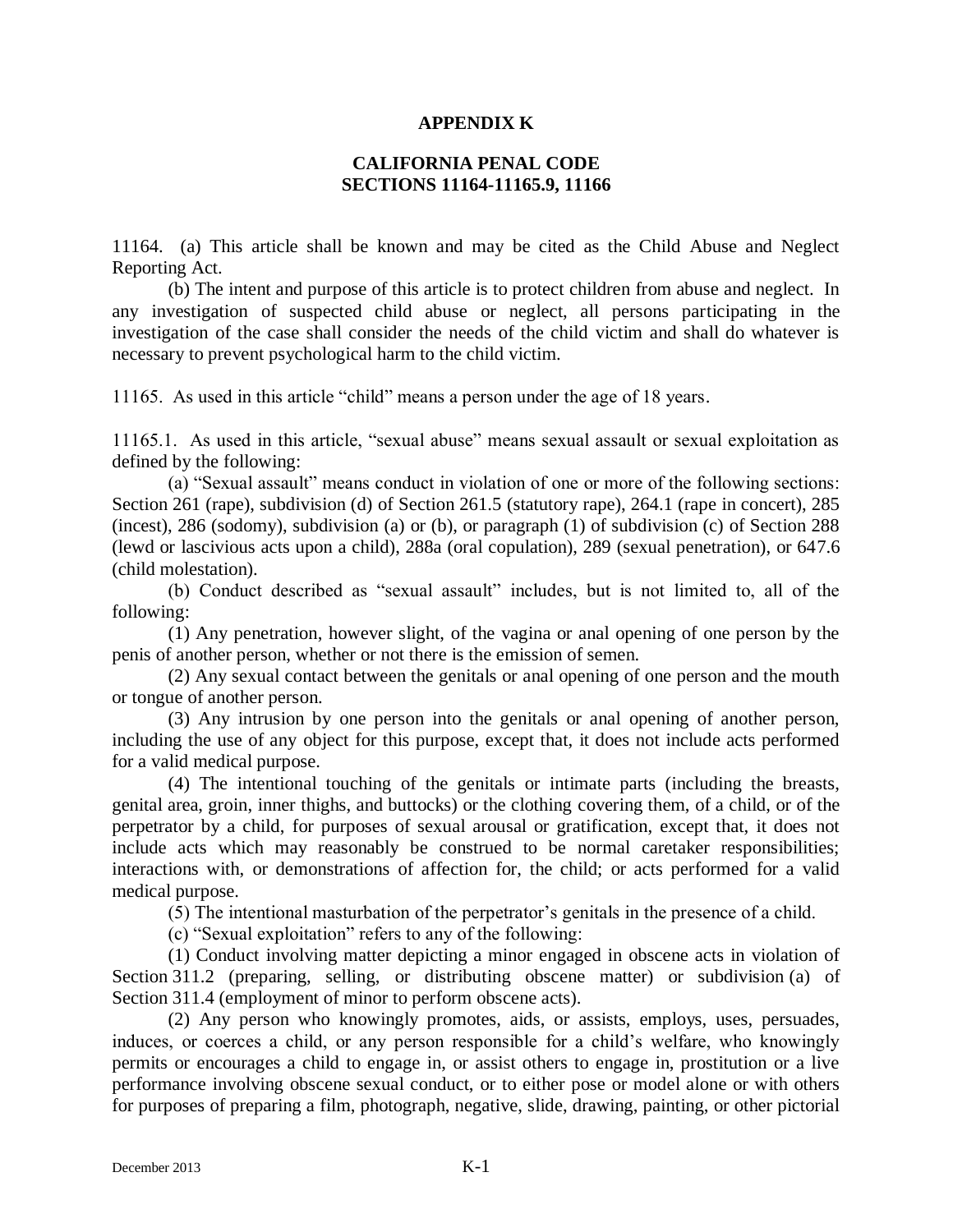depiction, involving obscene sexual conduct. For the purpose of this section, "person responsible for a child's welfare" means a parent, guardian, foster parent, or a licensed administrator or employee of a public or private residential home, residential school, or other residential institution.

(3) Any person who depicts a child in, or who knowingly develops, duplicates, prints, or exchanges, any film, photograph, video tape, negative, or slide in which a child is engaged in an act of obscene sexual conduct, except for those activities by law enforcement and prosecution agencies and other persons described in subdivisions (c) and (e) of Section 311.3.

11165.2. As used in this article, "neglect" means the negligent treatment or the maltreatment of a child by a person responsible for the child's welfare under circumstances indicating harm or threatened harm to the child's health or welfare. The term includes both acts and omissions on the part of the responsible person.

(a) "Severe neglect" means the negligent failure of a person having the care or custody of a child to protect the child from severe malnutrition or medically diagnosed nonorganic failure to thrive. "Severe neglect" also means those situations of neglect where any person having the care or custody of a child willfully causes or permits the person or health of the child to be placed in a situation such that his or her person or health is endangered, as proscribed by Section 11165.3, including the intentional failure to provide adequate food, clothing, shelter, or medical care.

(b) "General neglect" means the negligent failure of a person having the care or custody of a child to provide adequate food, clothing, shelter, medical care, or supervision where no physical injury to the child has occurred.

For the purposes of this chapter, a child receiving treatment by spiritual means as provided in Section 16509.1 of the Welfare and Institutions Code or not receiving specified medical treatment for religious reasons, shall not for that reason alone be considered a neglected child. An informed and appropriate medical decision made by parent or guardian after consultation with a physician or physicians who have examined the minor does not constitute neglect.

11165.3. As used in this article, "willful cruelty or unjustifiable punishment of a child" means a situation where any person willfully causes or permits any child to suffer, or inflicts thereon, unjustifiable physical pain or mental suffering, or having the care or custody of any child, willfully causes or permits the person or health of the child to be placed in a situation such that his or her person or health is endangered.

11165.4. As used in this article, "unlawful corporal punishment or injury" means a situation where any person willfully inflicts upon any child any cruel or inhuman corporal punishment or injury resulting in a traumatic condition. It does not include an amount of force that is reasonable and necessary for a person employed by or engaged in a public school to quell a disturbance threatening physical injury to person or damage to property, for purposes of selfdefense, or to obtain possession of weapons or other dangerous objects within the control of the pupil, as authorized by Section 49001 of the Education Code. It also does not include the exercise of the degree of physical control authorized by Section 44807 of the Education Code. It also does not include an injury caused by reasonable and necessary force used by a peace officer acting within the course and scope of his or her employment as a peace officer.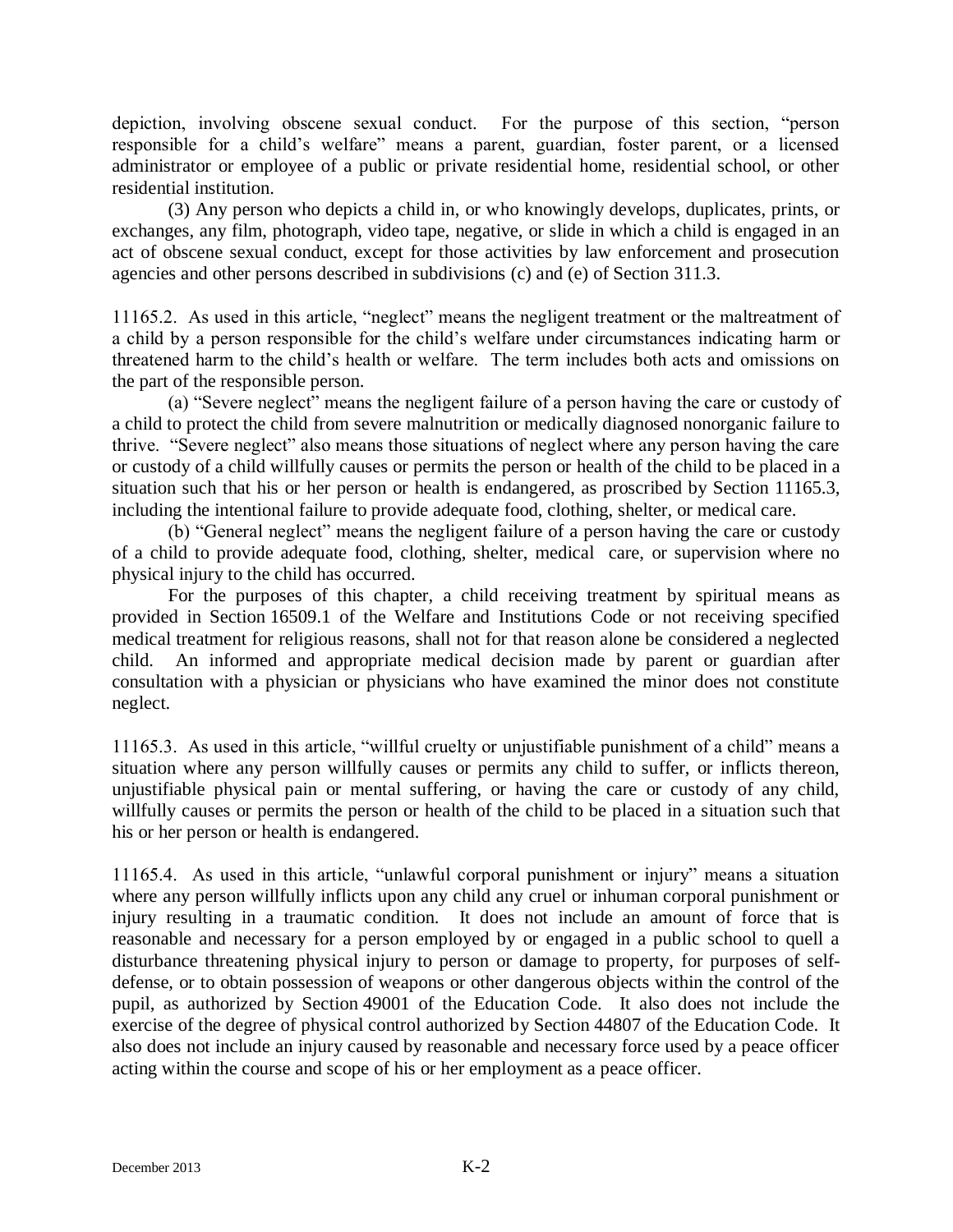11165.5. As used in this article, the term "abuse or neglect in out-of-home care" includes physical injury inflicted upon a child by another person by other than accidental means, sexual abuse as defined in Section 11165.1, neglect as defined in Section 11165.2, unlawful corporal punishment or injury as defined in Section 11165.4, or the willful cruelty or unjustifiable punishment of a child, as defined in Section 11165.3, where the person responsible for the child's welfare is a licensee, administrator, or employee of any facility licensed to care for children, or an administrator or employee of a public or private school or other institution or agency. "Abuse or neglect in out-of-home care" does not include an injury caused by reasonable and necessary force used by a peace officer acting within the course and scope of his or her employment as a peace officer.

11165.6. As used in this article, the term "child abuse or neglect" includes physical injury inflicted by other than accidental means upon a child by another person, sexual abuse as defined in Section 11165.1, neglect as defined in Section 11165.2, willful cruelty or unjustifiable punishment as defined in Section 11165.3, and unlawful corporal punishment or injury as defined in Section 11165.4. "Child abuse or neglect" does not include a mutual affray between minors. "Child abuse or neglect" does not include an injury caused by reasonable and necessary force used by a peace officer acting within the course and scope of his or her employment as a peace officer.

11165.7. (a) As used in this article, "mandated reporter" is defined as any of the following:

(1) A teacher.

(2) An instructional aide.

(3) A teacher's aide or teacher's assistant employed by any public or private school.

(4) A classified employee of any public school.

(5) An administrative officer or supervisor of child welfare and attendance, or a certificated pupil personnel employee of any public or private school.

(6) An administrator of a public or private day camp.

(7) An administrator or employee of a public or private youth center, youth recreation program, or youth organization.

(8) An administrator or employee of a public or private organization whose duties require direct contact and supervision of children.

(9) Any employee of a county office of education or the California Department of Education, whose duties bring the employee into contact with children on a regular basis.

(10) A licensee, an administrator, or an employee of a licensed community care or child day care facility.

(11) A head start teacher.

(12) A licensing worker or licensing evaluator employed by a licensing agency as defined in Section 11165.11.

(13) A public assistance worker.

(14) An employee of a child care institution, including, but not limited to, foster parents, group home personnel, and personnel of residential care facilities.

(15) A social worker, probation officer, or parole officer.

(16) An employee of a school district police or security department.

(17) Any person who is an administrator or presenter of, or a counselor in, a child abuse prevention program in any public or private school.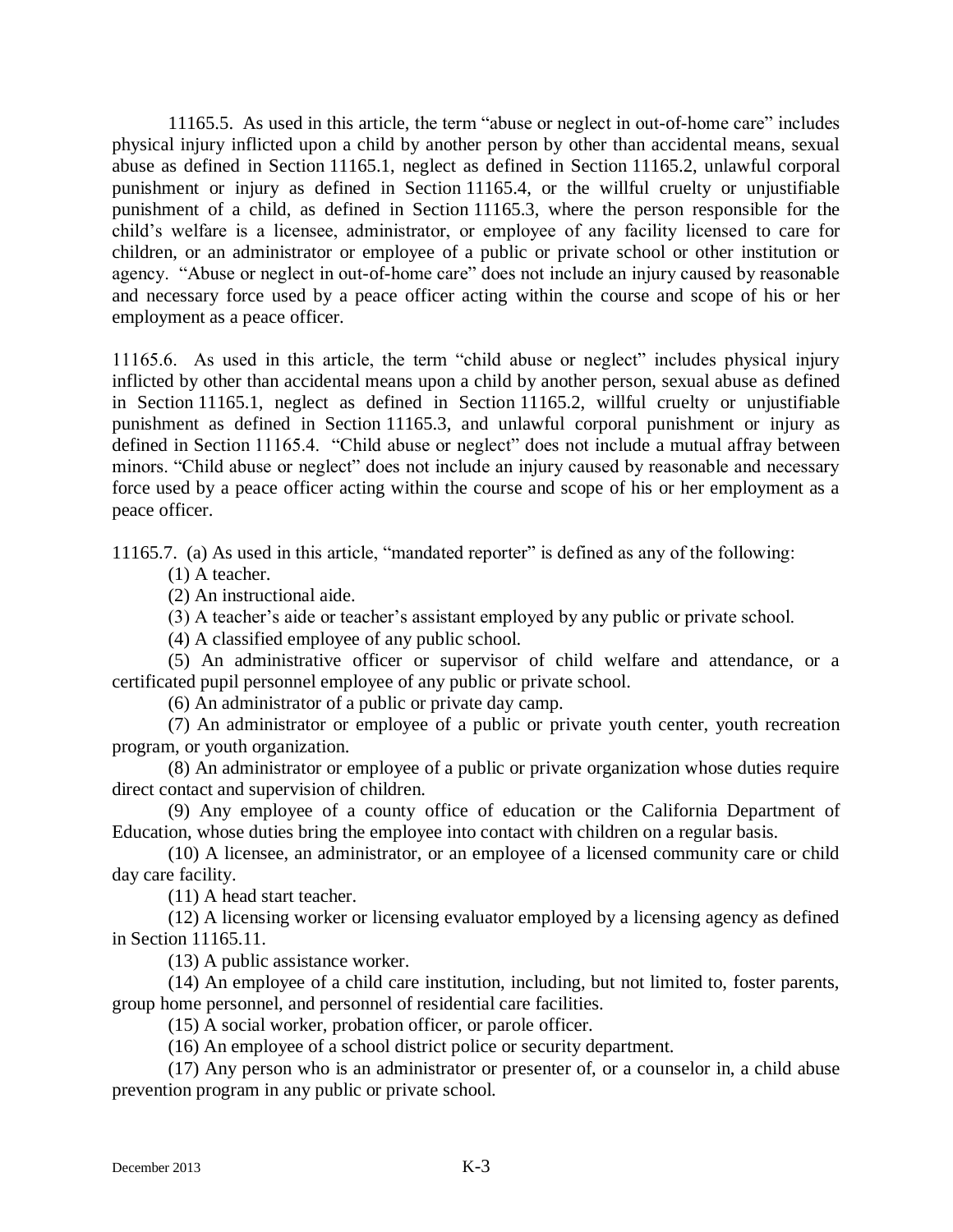(18) A district attorney investigator, inspector, or local child support agency caseworker unless the investigator, inspector, or caseworker is working with an attorney appointed pursuant to Section 317 of the Welfare and Institutions Code to represent a minor.

(19) A peace officer, as defined in Chapter 4.5 (commencing with Section 830) of Title 3 of Part 2, who is not otherwise described in this section.

(20) A firefighter, except for volunteer firefighters.

(21) A physician, surgeon, psychiatrist, psychologist, dentist, resident, intern, podiatrist, chiropractor, licensed nurse, dental hygienist, optometrist, marriage, family and child counselor, clinical social worker, or any other person who is currently licensed under Division 2 (commencing with Section 500) of the Business and Professions Code.

(22) Any emergency medical technician I or II, paramedic, or other person certified pursuant to Division 2.5 (commencing with Section 1797) of the Health and Safety Code.

(23) A psychological assistant registered pursuant to Section 2913 of the Business and Professions Code.

(24) A marriage, family and child therapist trainee, as defined in subdivision (c) of Section 4980.03 of the Business and Professions Code.

(25) An unlicensed marriage, family, and child therapist intern registered under Section 4980.44 of the Business and Professions Code.

(26) A state or county public health employee who treats a minor for venereal disease or any other condition.

(27) A coroner.

(28) A medical examiner, or any other person who performs autopsies.

(29) A commercial film and photographic print processor, as specified in subdivision (e) of Section 11166. As used in this article, "commercial film and photographic print processor" means any person who develops exposed photographic film into negatives, slides, or prints, or who makes prints from negatives or slides, for compensation. The term includes any employee of such a person; it does not include a person who develops film or makes prints for a public agency.

(30) A child visitation monitor. As used in this article, "child visitation monitor" means any person who, for financial compensation, acts as monitor of a visit between a child and any other person when the monitoring of that visit has been ordered by a court of law.

(31) An animal control officer or humane society officer. For the purposes of this article, the following terms have the following meanings:

- (A) "Animal control officer" means any person employed by a city, county, or city and county for the purpose of enforcing animal control laws or regulations.
- (B) "Humane society officer" means any person appointed or employed by a public or private entity as a humane officer who is qualified pursuant to Section 14502 or 14503 of the Corporations Code.

(32) A clergy member, as specified in subdivision (c) of Section 11166. As used in this article, "clergy member" means a priest, minister, rabbi, religious practitioner, or similar functionary of a church, temple, or recognized denomination or organization.

(33) Any custodian of records of a clergy member, as specified in this section and subdivision (c) of Section 11166.

(34) Any employee of any police department, county sheriff's department, county probation department, or county welfare department.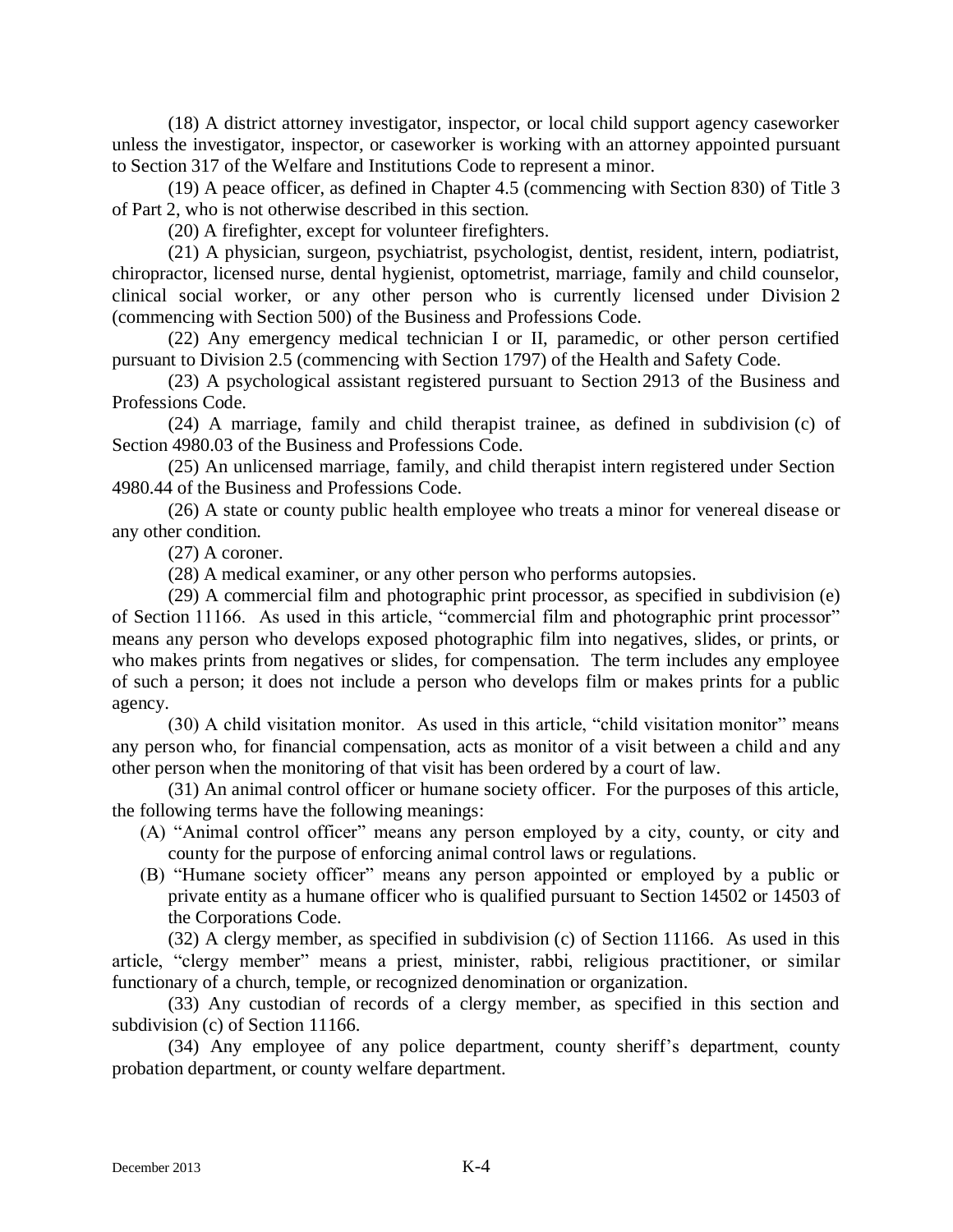(35) An employee or volunteer of a Court Appointed Special Advocate program, as defined in Rule 1424 of the Rules of Court.

(36) A custodial officer as defined in Section 831.5.

(b) Volunteers of public or private organizations whose duties require direct contact and supervision of children are encouraged to obtain training in the identification and reporting of child abuse.

(c) Training in the duties imposed by this article shall include training in child abuse identification and training in child abuse reporting. As part of that training, school districts shall provide to all employees being trained a written copy of the reporting requirements and a written disclosure of the employees' confidentiality rights.

(d) School districts that do not train their employees specified in subdivision (a) in the duties of mandated reporters under the child abuse reporting laws shall report to the State Department of Education the reasons why this training is not provided.

(e) The absence of training shall not excuse a mandated reporter from the duties imposed by this article.

11165.9. Reports of suspected child abuse or neglect shall be made by mandated reporters to any police department or sheriff's department, not including a school district police or security department, county probation department, if designated by the county to receive mandated reports, or the county welfare department. Any of those agencies shall accept a report of suspected child abuse or neglect whether offered by a mandated reporter or another person, or referred by another agency, even if the agency to whom the report is being made lacks subject matter or geographical jurisdiction to investigate the reported case, unless the agency can immediately electronically transfer the call to an agency with proper jurisdiction. When an agency takes a report about a case of suspected child abuse or neglect in which that agency lacks jurisdiction, the agency shall immediately refer the case by telephone, fax, or electronic transmission to an agency with proper jurisdiction.

11166. (a) Except as provided in subdivision (c), a mandated reporter shall make a report to an agency specified in Section 11165.9 whenever the mandated reporter, in his or her professional capacity or within the scope of his or her employment, has knowledge of or observes a child whom the mandated reporter knows or reasonably suspects has been the victim of child abuse or neglect. The mandated reporter shall make a report to the agency immediately or as soon as is practicably possible by telephone, and the mandated reporter shall prepare and send a written report thereof within 36 hours of receiving the information concerning the incident. The mandated reporter may include with the report any nonprivileged documentary evidence the mandated reporter possesses relating to the incident.

(1) For the purposes of this article, "reasonable suspicion" means that it is objectively reasonable for a person to entertain a suspicion, based upon facts that could cause a reasonable person in a like position, drawing, when appropriate, on his or her training and experience, to suspect child abuse or neglect. For the purpose of this article, the pregnancy of a minor does not, in and of itself, constitute a basis for a reasonable suspicion of sexual abuse.

(2) The agency shall be notified and a report shall be prepared and sent even if the child has expired, regardless of whether or not the possible abuse was a factor contributing to the death, and even if suspected child abuse was discovered during an autopsy.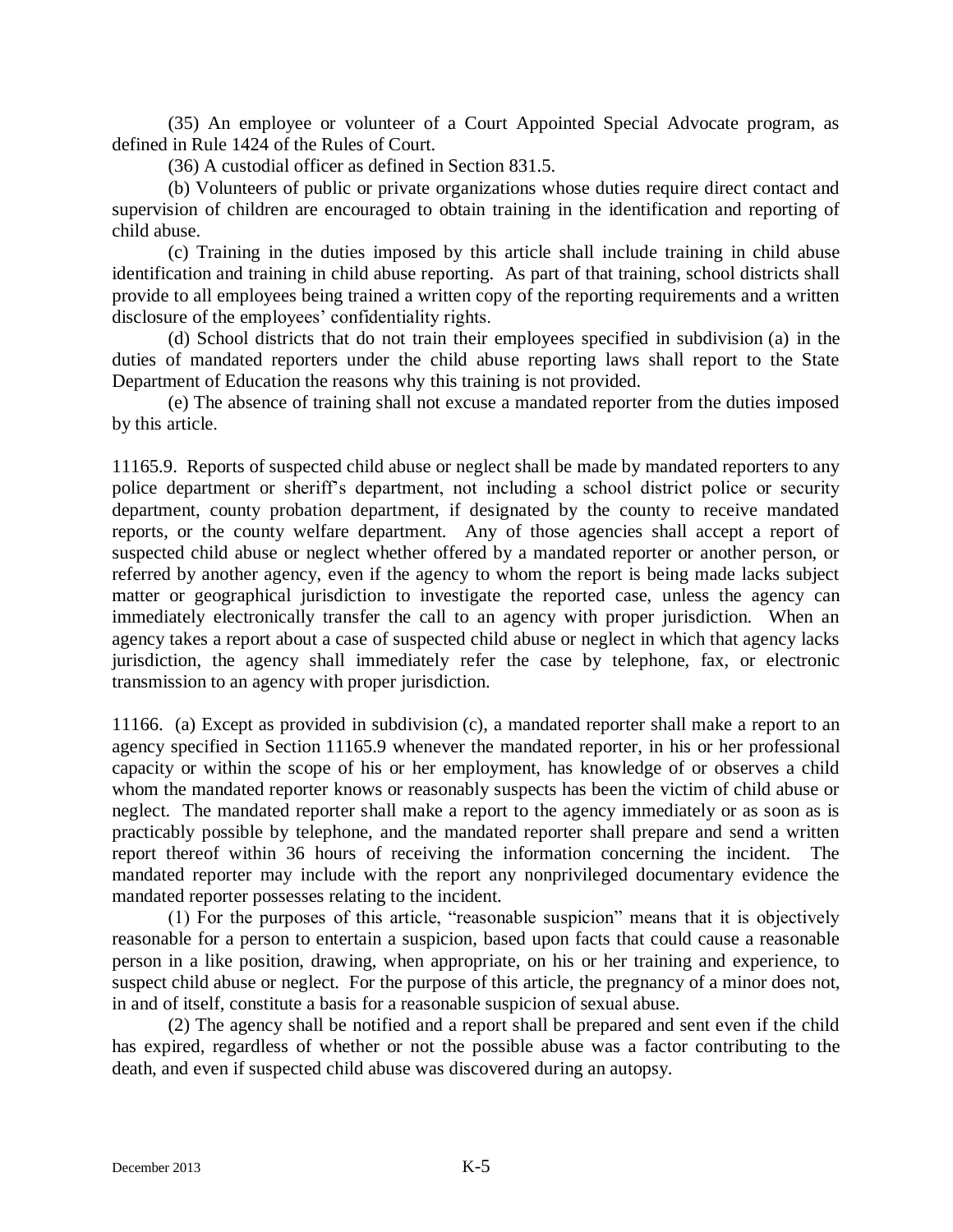(3) A report made by a mandated reporter pursuant to this section shall be known as a mandated report.

(b) Any mandated reporter who fails to report an incident of known or reasonably suspected child abuse or neglect as required by this section is guilty of a misdemeanor punishable by up to six (6) months confinement in a county jail or by a fine of one thousand dollars (\$1,000) or by both that fine and punishment.

(c) (1) A clergy member who acquires knowledge or a reasonable suspicion of child abuse or neglect during a penitential communication is not subject to subdivision (a). For the purposes of this subdivision, "penitential communication" means a communication, intended to be in confidence, including, but not limited to, a sacramental confession, made to a clergy member who, in the course of the discipline or practice of his or her church, denomination, or organization, is authorized or accustomed to hear those communications, and under the discipline, tenets, customs, or practices of his or her church, denomination, or organization, has a duty to keep those communications secret.

(2) Nothing in this subdivision shall be construed to modify or limit a clergy member's duty to report known or suspected child abuse or neglect when the clergy member is acting in some other capacity that would otherwise make the clergy member a mandated reporter.

(3) (A) On or before January 1, 2004, a clergy member or any custodian of records for the clergy member may report to an agency specified in Section 11165.9 that the clergy member or any custodian of records for the clergy member, prior to January 1, 1997, in his or her professional capacity or within the scope of his or her employment, other than during a penitential communication, acquired knowledge or had a reasonable suspicion that a child had been the victim of sexual abuse that the clergy member or any custodian of records for the clergy member did not previously report the abuse to an agency specified in Section 11165.9. The provisions of Section 11172 shall apply to all reports made pursuant to this paragraph.

(B) This paragraph shall apply even if the victim of the known or suspected abuse has reached the age of majority by the time the required report is made.

(C) The local law enforcement agency shall have jurisdiction to investigate any report of child abuse made pursuant to this paragraph even if the report is made after the victim has reached the age of majority.

(d) Any commercial film and photographic print processor who has knowledge of or observes, within the scope of his or her professional capacity or employment, any film, photograph, videotape, negative, or slide depicting a child under the age of 16 years engaged in an act of sexual conduct, shall report the instance of suspected child abuse to the law enforcement agency having jurisdiction over the case immediately, or as soon as practically possible, by telephone, and shall prepare and send a written report of it with a copy of the film, photograph, videotape, negative, or slide attached within 36 hours of receiving the information concerning the incident. As used in this subdivision, "sexual conduct" means any of the following:

(1) Sexual intercourse, including genital-genital, oral-genital, anal-genital, or oral-anal, whether between persons of the same or opposite sex or between humans and animals.

(2) Penetration of the vagina or rectum by any object.

(3) Masturbation for the purpose of sexual stimulation of the viewer.

(4) Sadomasochistic abuse for the purpose of sexual stimulation of the viewer.

(5) Exhibition of the genitals, pubic, or rectal areas of any person for the purpose of sexual stimulation of the viewer.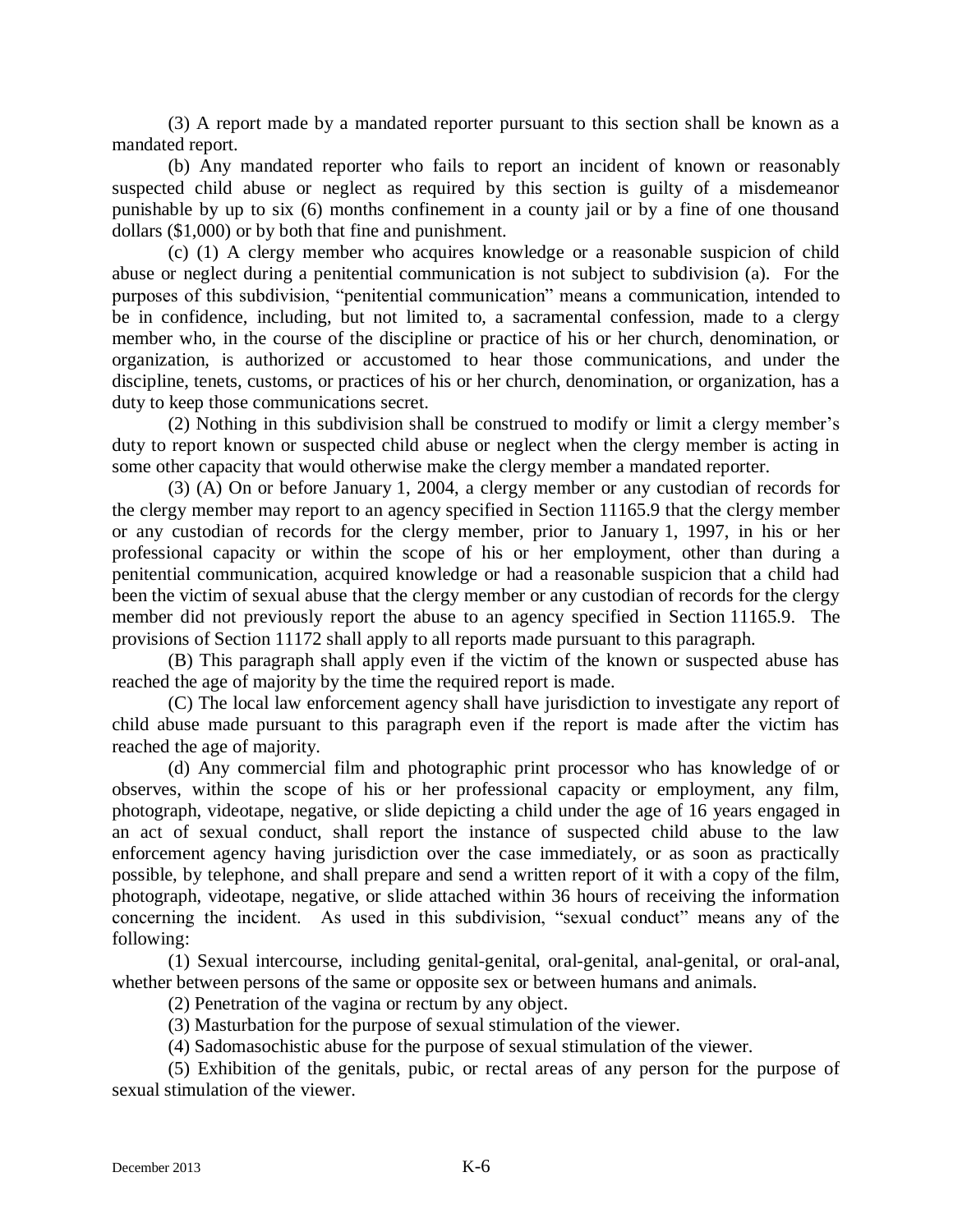(e) Any other person who has knowledge of or observes a child whom he or she knows or reasonably suspects has been a victim of child abuse or neglect may report the known or suspected instance of child abuse or neglect to an agency specified in Section 11165.9.

(f) When two or more persons, who are required to report, jointly have knowledge of a known or suspected instance of child abuse or neglect, and when there is agreement among them, the telephone report may be made by a member of the team selected by mutual agreement and a single report may be made and signed by the selected member of the reporting team. Any member who has knowledge that the member designated to report has failed to do so shall thereafter make the report.

(g) (1) The reporting duties under this section are individual, and no supervisor or administrator may impede or inhibit the reporting duties, and no person making a report shall be subject to any sanction for making the report. However, internal procedures to facilitate reporting and apprise supervisors and administrators of reports may be established provided that they are not inconsistent with this article.

(2) The internal procedures shall not require any employee required to make reports pursuant to this article to disclose his or her identity to the employer.

(3) Reporting the information regarding a case of possible child abuse or neglect to an employer, supervisor, school principal, school counselor, coworker, or other person shall not be a substitute for making a mandated report to an agency specified in Section 11165.9.

(h) A county probation or welfare department shall immediately, or as soon as practically possible, report by telephone, fax, or electronic transmission to the law enforcement agency having jurisdiction over the case, to the agency given the responsibility for investigation of cases under Section 300 of the Welfare and Institutions Code, and to the district attorney's office every known or suspected instance of child abuse or neglect, as defined in Section 11165.6, except acts or omissions coming within subdivision (b) of Section 11165.2, or reports made pursuant to Section 11165.13 based on risk to a child which relates solely to the inability of the parent to provide the child with regular care due to the parent's substance abuse, which shall be reported only to the county welfare or probation department. A county probation or welfare department also shall send, fax, or electronically transmit a written report thereof within 36 hours of receiving the information concerning the incident to any agency to which it makes a telephone report under this subdivision.

(i) A law enforcement agency shall immediately, or as soon as practically possible, report by telephone to the agency given responsibility for investigation of cases under Section 300 of the Welfare and Institutions Code and to the district attorney's office every known or suspected instance of child abuse or neglect reported to it, except acts or omissions coming within subdivision (b) of Section 11165.2, which shall be reported only to the county welfare or probation department. A law enforcement agency shall report to the county welfare or probation department every known or suspected instance of child abuse or neglect reported to it which is alleged to have occurred as a result of the action of a person responsible for the child's welfare, or as the result of the failure of a person responsible for the child's welfare to adequately protect the minor from abuse when the person responsible for the child's welfare knew or reasonably should have known that the minor was in danger of abuse. A law enforcement agency also shall send, fax, or electronically transmit a written report thereof within 36 hours of receiving the information concerning the incident to any agency to which it makes a telephone report under this subdivision.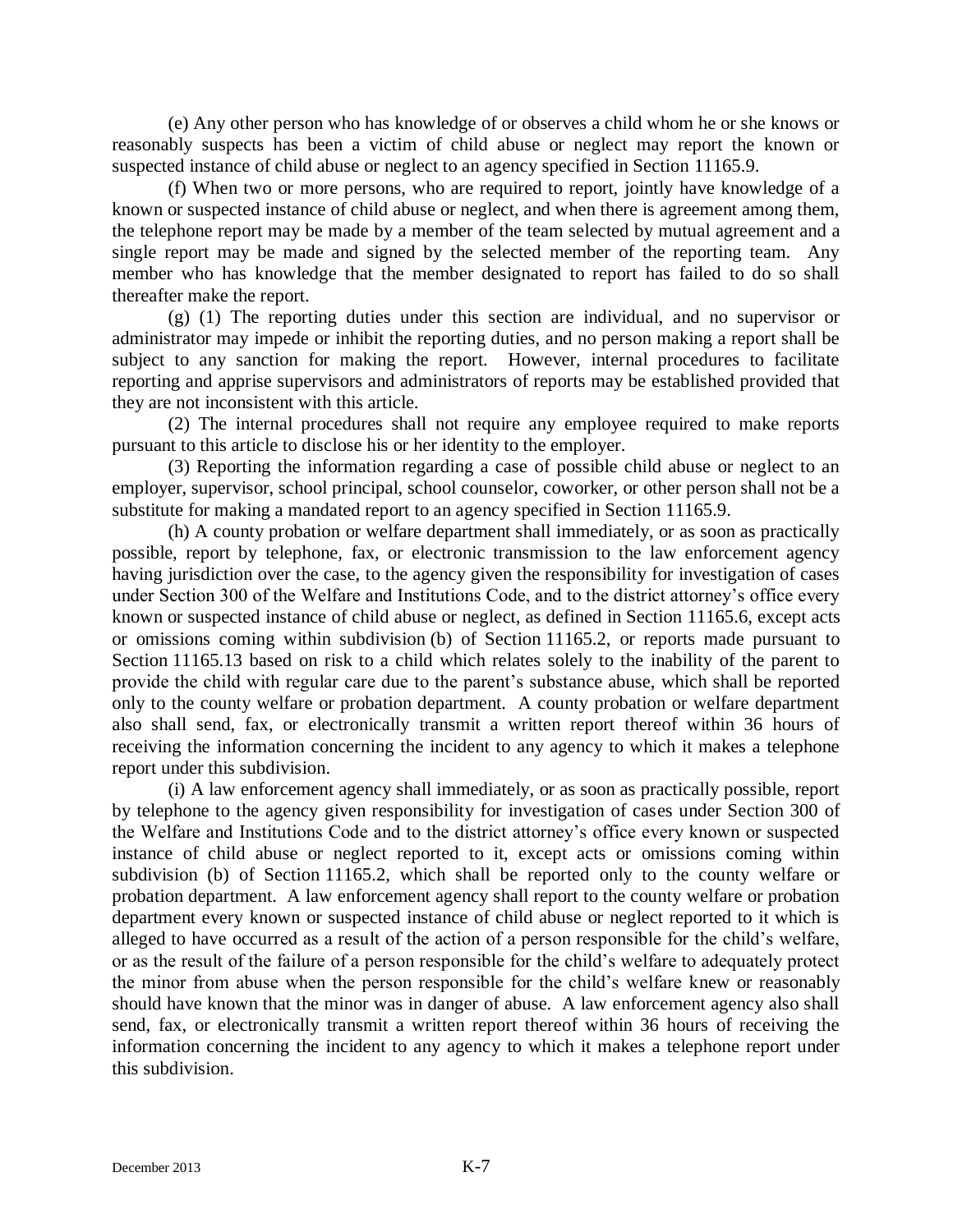#### **APPENDIX L**

#### **ADULT PAID EMPLOYEE**

#### **SCREENING FORM**

*It is the goal of the Church of Christ in Walnut Creek, California ("WCCC") to create a safe and secure environment for all children and workers who are involved in church activities. To facilitate this goal, it is necessary to gather pertinent information from those who desire employment involving our children and youth programs. This information will be used for the sole purpose of helping WCCC provide a safe and secure environment for children and workers.*

| Full Name: Date of Birth: Have you ever used name(s) other than the one above? If yes, please list:                                                                                                                                                                                                                                    |                 |  |
|----------------------------------------------------------------------------------------------------------------------------------------------------------------------------------------------------------------------------------------------------------------------------------------------------------------------------------------|-----------------|--|
| Current address: _________________________________City: __________State: _______Zip: _______________<br>Email address: No. 1996. The Contract of the Contract of the Contract of the Contract of the Contract of the Contract of the Contract of the Contract of the Contract of the Contract of the Contract of the Contract of the C |                 |  |
|                                                                                                                                                                                                                                                                                                                                        |                 |  |
| Phone #: Home: $(\_\_)$ Work: $(\_\_)$ Cell: $(\_\_)$                                                                                                                                                                                                                                                                                  |                 |  |
| Please respond to all questions:                                                                                                                                                                                                                                                                                                       |                 |  |
| Position applying for:                                                                                                                                                                                                                                                                                                                 |                 |  |
| State issued:                                                                                                                                                                                                                                                                                                                          | License number: |  |
| Do you have a commercial driver's license?                                                                                                                                                                                                                                                                                             |                 |  |
|                                                                                                                                                                                                                                                                                                                                        |                 |  |
| Name of supervisor:                                                                                                                                                                                                                                                                                                                    |                 |  |
| Previous employers (within last five years)                                                                                                                                                                                                                                                                                            | Dates employed  |  |
| <u> 1989 - Johann Stoff, deutscher Stoff, der Stoff, der Stoff, der Stoff, der Stoff, der Stoff, der Stoff, der S</u>                                                                                                                                                                                                                  |                 |  |
| Is there any reason you should not work with or around children or youth?                                                                                                                                                                                                                                                              |                 |  |
|                                                                                                                                                                                                                                                                                                                                        |                 |  |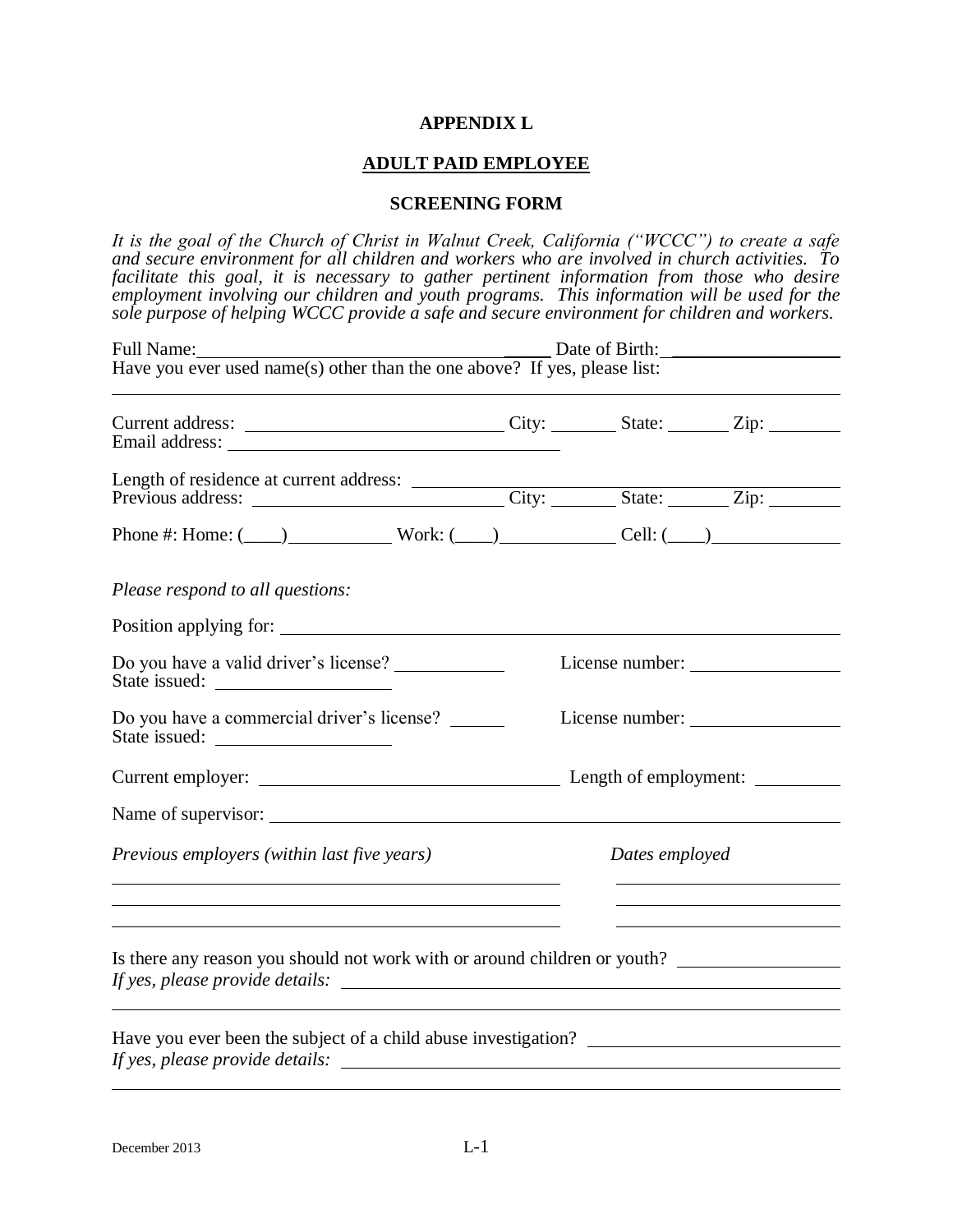Have you ever been convicted of a felony or charged with sexual or physical abuse? *If yes, please provide details on an attachment. Please list your educational background:*

|                               | Name                                                     | Graduate Year | Degree or course of study                                                         |
|-------------------------------|----------------------------------------------------------|---------------|-----------------------------------------------------------------------------------|
|                               |                                                          |               |                                                                                   |
|                               |                                                          |               |                                                                                   |
|                               |                                                          |               |                                                                                   |
|                               | Please provide the following church-related information: |               |                                                                                   |
|                               |                                                          |               | What, if any, church affiliation do you have? ___________________________________ |
|                               |                                                          |               | How long have you attended that church? Are you a member?                         |
|                               |                                                          |               | List other churches with which you have been affiliated: ________________________ |
|                               |                                                          |               |                                                                                   |
|                               |                                                          |               |                                                                                   |
| Please list three references: |                                                          |               |                                                                                   |
|                               |                                                          |               |                                                                                   |
|                               |                                                          |               | How long have you known this person?:                                             |
|                               |                                                          |               |                                                                                   |
|                               |                                                          |               | How long have you known this person?:                                             |
|                               |                                                          |               |                                                                                   |
|                               |                                                          |               | How long have you known this person?:                                             |

I certify that the above-listed information is true, correct, and without material omissions to the best of my knowledge after reasonable inquiry.

| $\sim$<br>Signature.<br>້<br>. <del>.</del> .<br>__ | Date |
|-----------------------------------------------------|------|
|                                                     |      |